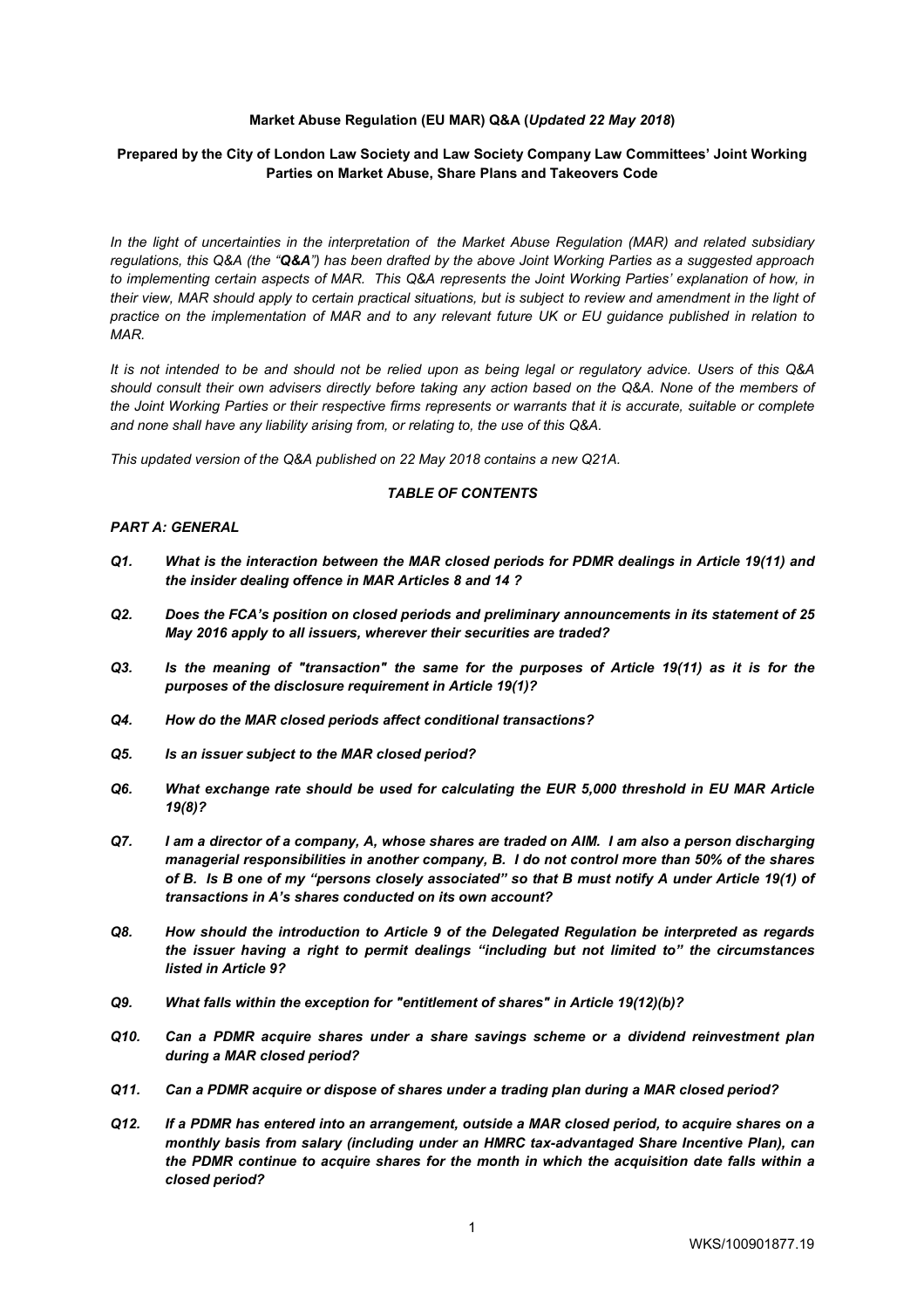- *Q13. Can a PDMR who is a non-executive director and has agreed, outside a closed period, to receive shares monthly in lieu of fees, or reinvest cash fees received in the acquisition of shares, receive or acquire shares in a closed period?*
- *Q14. Apart from the events specifically referred to in Article 10 of the Delegated Regulation (EU) 2016/523, should transactions be notified where the PDMR and their persons closely associated do not take any other action in relation to a transaction in financial instruments?*
- *Q15. Can a PDMR transfer shares of the issuer following exercise of an option under an HMRC tax*advantaged SAYE option scheme (or equivalent scheme) or release of shares from an HMRC tax*advantaged Share Incentive Plan (SIP) (or equivalent plan) into a savings scheme investing in securities of the issuer during a MAR closed period?*
- *Q16. Is the cancellation or surrender of an option (or other right to acquire shares) awarded to a PDMR under an employee share scheme permitted during a MAR closed period?*
- *Q17. I am one of three trustees whose investments include securities of a company of which I am a PDMR. Can the trust deal during a MAR closed period?*
- *Q18. What evidence (if any) does a PDMR have to provide when asking for permission to deal in a MAR closed period.*
- *Q19. Must a PDMR or their PCA notify dealings by him in units or shares in a collective investment undertaking or portfolio of assets where the undertaking or portfolio invests in shares of the issuer in relation to which he or she is a PDMR?*
- *Q20. Must a PDMR or PCA notify deals in the issuer's securities by a collective investment undertaking (such as UCITS, a NURS and an Alternative Investment Fund, including a quoted investment trust or company) or a portfolio of assets in which the PDMR or PCA holds units or shares?*
- *Q21. Is an investment by a PDMR in a collective investment undertaking or portfolio of assets that is excluded from the notification obligations (by virtue of Article 19(1)(a) – as inserted by the Benchmark Regulation) prohibited during a MAR closed period?*
- *Q21A. How does Article 19 apply to issuers that have only debt financial instruments admitted to trading on an EU trading venue?*
- *Q22. Can the manager of a collective investment undertaking or portfolio of assets in which a PDMR is invested deal during the MAR closed period?*
- *Q23. Can an issuer operate a share buy-back programme which does not satisfy the conditions in Article 5 of EU MAR and the Level 2 Regulation?*
- *Q24. Is stake-building permitted (by Article 9(5)) provided the only inside information the bidder has is (i) its intention to bid and (ii) its intention to stake-build?*
- *Q25. What must an issuer do to comply with the Implementing Technical Standards (ITS) for public disclosure of inside information?*
- *Q26. In an announcement containing inside information who should be identified as the person making the notification?*
- *Q27. How may an issuer comply with the requirement for inside information to be located "in an easily identifiable section of the [issuer's] website"?*
- *Q28. How should an issuer notify inside information when an RIS is not open for business?*
- *Q29. Which individuals should be included on insider lists for advisers to issuers?*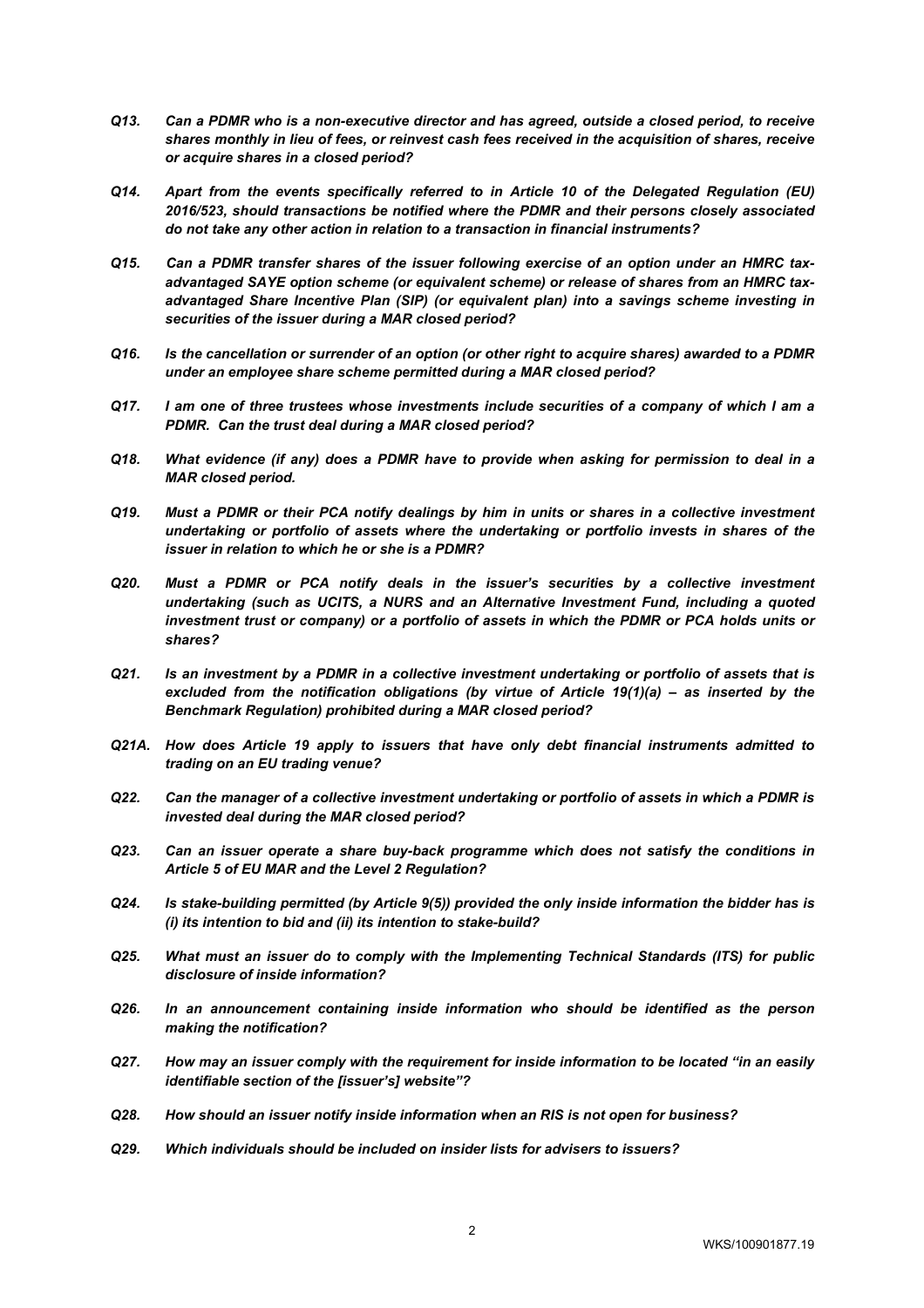- *Q30. How do issuers and their advisers complete the national identification number column in the Insider List templates in respect of British and other nationals who do not have national identification numbers?*
- *Q31. If a circular contains a voting recommendation by the board of an issuer, as required by the Listing Rules, does this constitute an "investment recommendation" for the purposes of Article 20 of EU MAR?*
- *Q32. Will the directors' recommendation of a takeover offer be treated as "an investment recommendation or other information recommending or suggesting an investment strategy" under Article 20?*

#### **PART B: TAKEOVERS**

- *Q1. If the bidder and target negotiate the terms of an irrevocable undertaking to accept the offer/vote in favour of the scheme (as applicable) that is intended to be given by target directors, will those communications fall within the market soundings regime?*
- *Q2. Where the terms of an irrevocable undertaking to accept the offer/vote in favour of the scheme (as applicable) intended to be given by target directors have been agreed between the bidder and target as outlined above, will the provision of the agreed form irrevocable to the target directors fall within the market soundings regime?*
- *Q3. Will communications between the bidder and shareholders with a view to seeking irrevocable undertakings to accept the offer/vote in favour of the scheme (as applicable) from them fall within the market soundings regime?*
- *Q4. In Article 11(2), is a communication within the market soundings regime only if it is made by the bidder – i.e. given the lack of equivalent to Article 11(1)(d)?*
- *Q5. Can market soundings be conducted other than in strict compliance with Article 11 and the Implementing Technical Standards?*
- *Q6. Will due diligence information that amounts to inside information preclude stake-building preannouncement as a result of Article 9(4)?*
- *Q7. Will due diligence information that amounts to inside information cease to be inside information once a bid is announced if the bid price is in excess of the price effect the inside information had been expected to have (i.e. if the impact of any inside information would be absorbed by the bid premium)?*
- *Q8. Where a PDMR has entered into an irrevocable undertaking outside a closed period, can they satisfy that irrevocable undertaking during a closed period?*
- *Q9. During a closed period under Article 19(11) can a PDMR vote in favour of/enter into an irrevocable undertaking to vote in favour of a takeover conducted by way of scheme of arrangement?*
- *Q10. During a closed period under Article 19(11) can a PDMR accept/enter into an irrevocable undertaking to accept a contractual takeover?*
- *Q11. Do any of the matters referred to in Q9 or Q10, whether they occur within (if permitted) or outside a closed period, need to be disclosed in accordance with Article 19(1)?*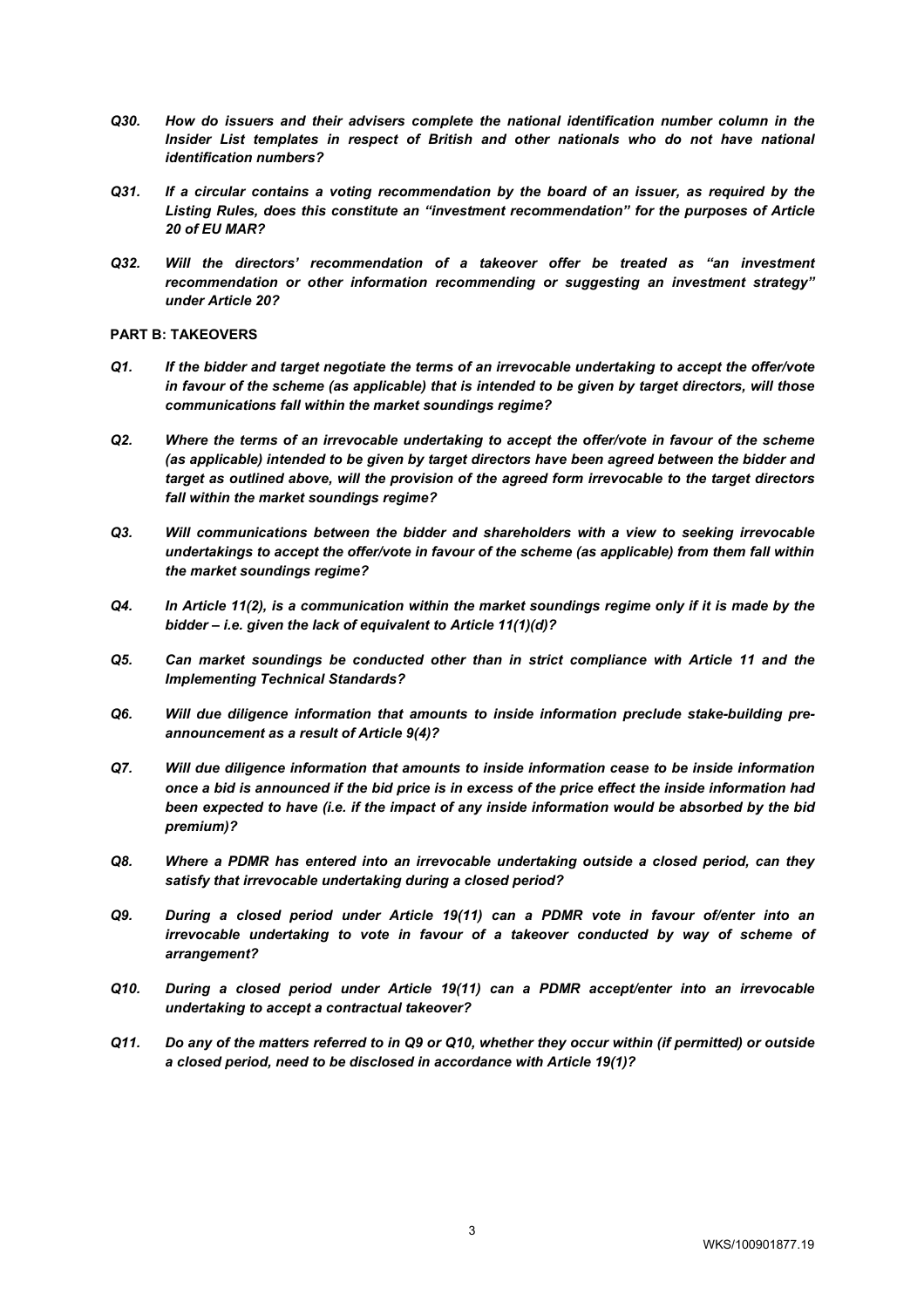#### *PART C - CONTRACTUAL ARRANGEMENTS INVOLVING A SUBSCRIPTION FOR SHARES*

- *Q. Where parties are negotiating contractual arrangements in relation to a transaction, and those arrangements involve a subscription of shares (e.g. an issue of consideration shares in connection with an acquisition, an undertaking to subscribe for shares under a firm placing or signing an irrevocable undertaking in connection with a takeover):* 
	- *(a) is the issuer able to selectively disclose inside information to the counterpart(ies) in connection with such arrangements;*
	- *(b) if so, is the issuer able to delay disclosure of the inside information to the market, notwithstanding its disclosure to the counterpart(ies); and*
	- *(c) if so, is there a requirement for the inside information to be announced before the relevant contractual arrangements can be entered into with the counterpart(ies)?*

# **PART A: GENERAL**

#### **PDMR Dealings (Article 19)**

- *Q1. What is the interaction between the MAR closed periods for PDMR dealings in Article 19(11) and the insider dealing offence in MAR Articles 8 and 14 ?*
- A1. The insider dealing offence in Articles 8 and 14 of MAR (and the legitimate purpose test in Article 9 of MAR) apply during the MAR closed periods in the same way that they do at any other time, and must therefore be taken into account by the relevant issuer and PDMR. So even if, as for example described in the Q&As below, the relevant transaction does not fall within the prohibition in Article 19(11) of MAR or is exempt under Article 19(12), consideration must always be given to whether it would constitute insider dealing and it is not a permitted transaction if it would do so.

**Rationale:** Article 19(11) is "without prejudice" to Articles 14 and 15 and see also ESMA Final Report paragraph 141.

- *Q2. Does the FCA's position on closed periods and preliminary announcements in its statement of 25 May 2016 apply to all issuers, wherever their securities are traded?*
- A2. Yes, in the view of the Joint Working Parties.

**Rationale:** The statement refers to issuers without qualification so we understand it to apply to all issuers.

#### *Q3. Is the meaning of "transaction" the same for the purposes of Article 19(11) as it is for the purposes of the disclosure requirement in Article 19(1)?*

A3. Yes.

**Rationale:** There is no separate definition of "transaction" in Article 19(11) and therefore the provisions for the interpretation of "transaction" in Article 19(1) and 19(7) apply to Article 19(11) (see ESMA Final Report paragraph 143). However, this does not always mean that a transaction that has to be disclosed falls within the Article 19(11) restriction or vice versa. This is because Article 19(1) applies to "every transaction conducted on their own account" whereas Article 19(11) states that during a MAR closed period a PDMR "shall not conduct any transactions on its own account or for the account of a third party". Therefore Article 19(11) only applies where it is the PDMR conducting the transaction, whereas Article 19(1) does not (see ESMA Final Report, paragraph 146) and Article 19(11) applies to transactions on behalf of a third party whereas Article 19(1) does not. The timing of the restriction versus the notification obligation is also different as described in Q4 below, because Article 19(11) only applies when the PDMR conducts the transaction during a closed period.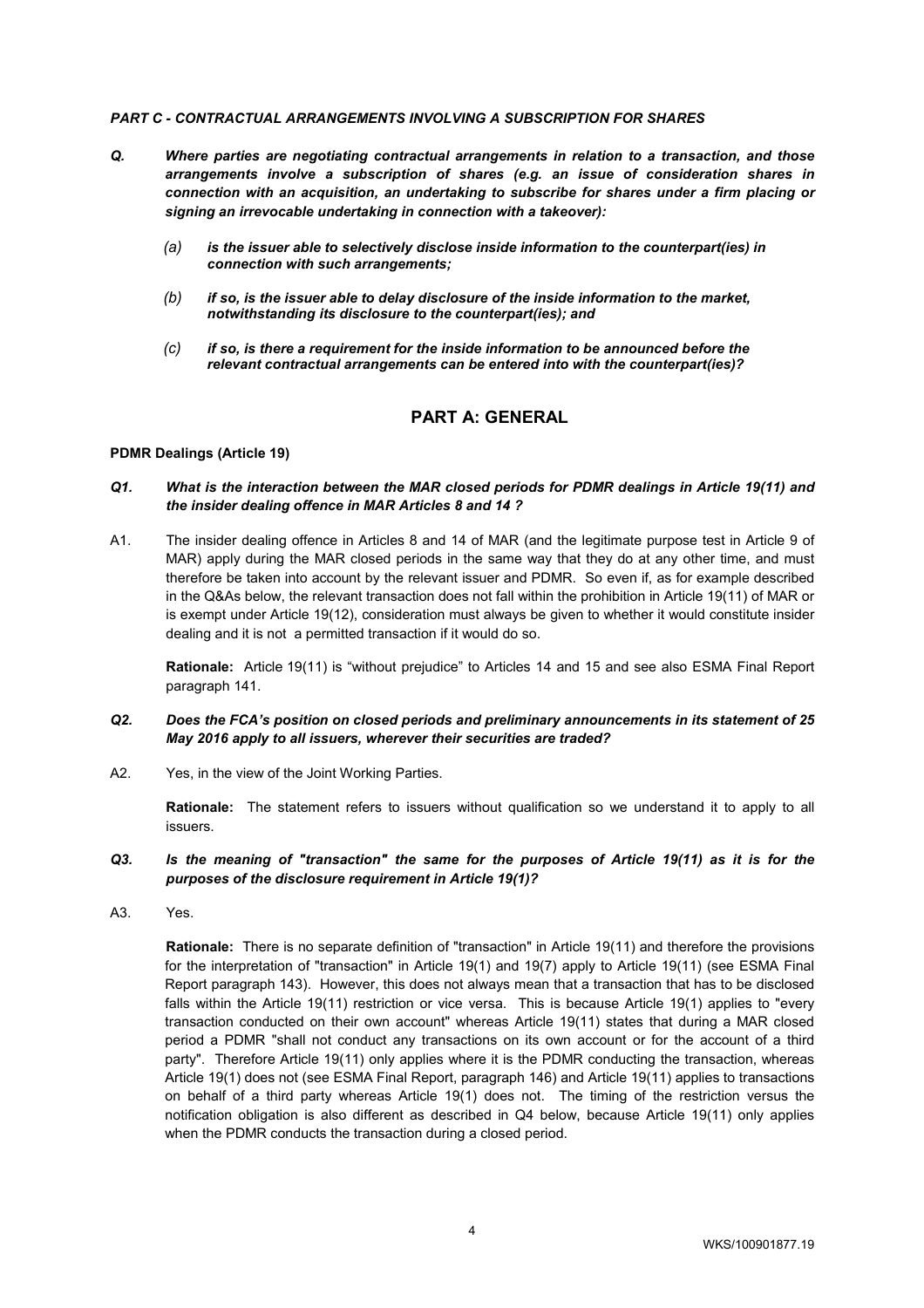#### *Q4. How do the MAR closed periods affect conditional transactions?*

A4. Provided that at the time of entry into the transaction, he or she does not have inside information, a PDMR may enter into a conditional transaction where one or more conditions outside the control of the PDMR is satisfied during a MAR closed period (whether or not the transaction is then completed), but cannot enter into a conditional transaction during a MAR closed period.

 **Rationale:** The purpose of the prohibition in Article 19(11) is to prevent insider dealing by PDMRs. When the decision to trade (here the entry into the conditional transaction) is made outside the MAR closed period, the PDMR is not "trading" during the MAR closed period (see Recital (61) to the MAR). Therefore if satisfaction of the condition is outside the control of the PDMR and the only action taken by a PDMR takes place before the start of a closed period, there is no "conduct" by the PDMR during the closed period for the purposes of Article 19(11) and so the restriction will not apply even if the transaction is completed during the closed period, so that the acquisition or disposal of shares occurs during a MAR closed period. If the PDMR takes any action during a MAR closed period, then that will fall within the restriction even if the transaction is completed after the end of the closed period. Similarly the prohibition applies to a conditional contract entered into during a closed period even if the condition cannot be satisfied until after the end of a closed period and even though the transaction is not required to be disclosed under Article 19(1) until the condition is satisfied. See also Article 9(3) which makes it clear that performing a contractual obligation entered into prior to possessing inside information is not insider dealing.

#### *Q5. Is an issuer subject to the MAR closed period?*

A5. A transaction in relation to its shares or debt instruments by the issuer does not fall within the prohibition or PDMR transactions in Article 19(11), even though it will be the PDMRs (or some of them) that cause the issuer to act. For example, the approval by one or more PDMRs of a buyback by the issuer or an award of shares under an employee share scheme or another issue of shares during a MAR closed period would not fall within the restriction in Article 19(11). However, the transaction could still be market manipulation or (if it had inside information at the time) insider dealing by the issuer– see Q1.

**Rationale:** Article 19(11) EU MAR prohibits PDMRs from conducting any transactions "on its own account or for the account of a third party" during a MAR closed period. However, the actions by a PDMR, acting in his capacity as a director or employee of the issuer, when approving transactions undertaken by the issuer do not amount to conducting a transaction "for the account" of the issuer.

## *Q6. What exchange rate should be used for calculating the EUR 5,000 threshold in EU MAR Article 19(8)?*

- A6. See ESMA's Questions and Answers on the Market Abuse Regulation: Section 2 (Managers' transactions) Question and Answer 1 https://www.esma.europa.eu/sites/default/files/library/esma70-145-111\_qa\_on\_mar.pdf
- *Q7. I am a director of a company, A, whose shares are traded on AIM. I am also a person discharging managerial responsibilities in another company, B. I do not control more than 50% of the shares of B. Is B one of my "persons closely associated" so that B must notify A under Article 19(1) of transactions in A's shares conducted on its own account?*
- A7. B will be a "person closely associated" to the director (a "person discharging managerial responsibilities" in A) for the purposes of EU MAR if any one of the following applies:
	- (a) the managerial responsibilities of B are discharged by the director (or a "person closely associated" to the director); or
	- (b) B is directly or indirectly controlled by the director (or a "person closely associated" to the director); or
	- (c) B is set up for the benefit of the director (or a "person closely associated" to the director), or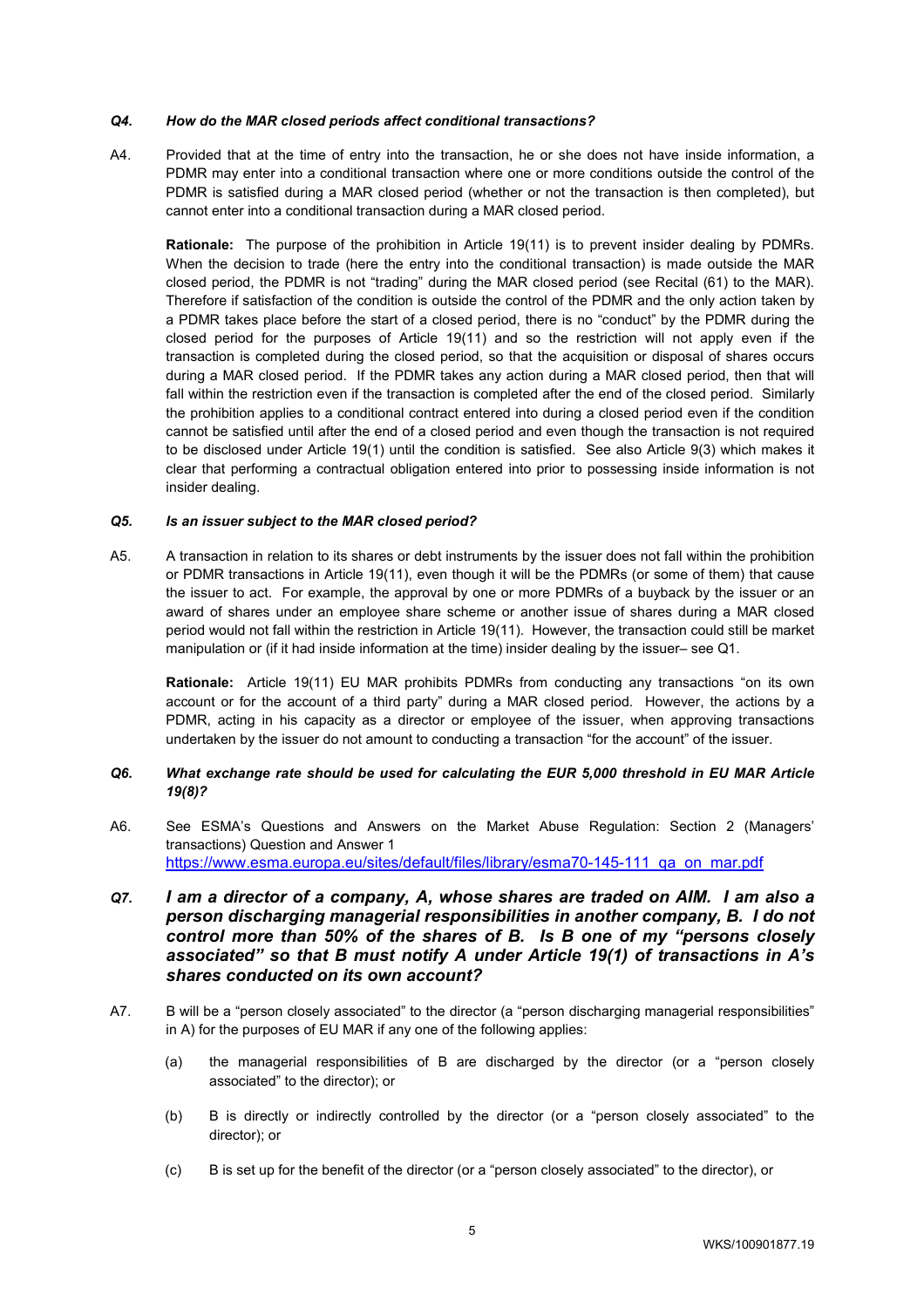(d) the economic interests of B are substantially equivalent to those of the director (or a "person closely associated" to the director).

 If B carries out a transaction in the financial instruments of A at a time when it is a "person closely associated" to the director (a "person discharging managerial responsibilities" in A) under any of (a) to (d), and the transaction either itself or when aggregated with previous transactions has reached the threshold of EUR 5,000, then B must notify A and the Competent authority of that transaction as required by Art 19(1).

 B will not be a "person closely associated" to the director under (a) above unless and until B carries out a transaction in A's financial instruments. If B does carry out a transaction in the financial instruments of A, B will only be treated as a "person closely associated" if the director took part in or influenced the decision of B to carry out that transaction. To avoid making B a "person closely associated" under (a), the director should not vote on, participate in any discussion in relation to or otherwise influence any decision of B to carry out a transaction in financial instruments of A. It will be sufficient for these purposes for the director to recuse him/herself from any board meeting discussing or relating to A, unless on the specific facts of the case the director otherwise exerted an influence on B's decision. A should not include B on its list of "persons closely associated", and the director should not notify B in writing of its obligations as a "person closely associated" to a "person discharging managerial responsibilities" in A under Art 19(5) unless and until B carries out a transaction in the financial instruments of A and the director participated in or influenced B's decision to do so.

 As there is no definition of "control" in MAR, the reference in (b) above should be given its ordinary meaning of a majority of the voting rights of the entity. As (b) sets out a standalone test, if the director owned 60% of B this would make B a "person closely associated" to the director even if the director did not take part in or influence any decision of B to carry out a transaction in financial instruments of A.

**Rationale:** ESMA Q&A 7.7 https://www.esma.europa.eu/sites/default/files/library/esma70-145- 111\_qa\_on\_mar.pdf.

## *Q8. How should the introduction to Article 9 of the Delegated Regulation be interpreted as regards the issuer having a right to permit dealings "including but not limited to" the circumstances listed in Article 9?*

A8. This means that the circumstances set out in Article 9 are a non-exhaustive list of circumstances to which the exception in Article 19(12)(b) can apply, but the issuer should not permit other transactions unless they meet the tests in Article 7(1) of the Delegated Regulation and are analogous in substance to those listed in Article 9.

**Rationale:** The wording of Article 9 of the Delegated Regulation makes it clear that the list is nonexhaustive. In making a judgement as to whether to permit a particular transaction, issuers should apply a substantive test using the principles illustrated by the specific circumstances listed in Article 9.

## *Q9. What falls within the exception for "entitlement of shares" in Article 19(12)(b)?*

A9. The scope of the exception for "qualification or entitlement of shares" is uncertain, but we consider that it would be broad enough to encompass rights issues and bonus issues under which (subject to exclusions for certain overseas shareholders) all shareholders are allocated nil-paid rights (in the case of a rights issue) or ordinary shares or subscription shares free of payment in the case of a bonus issue. Provided the PDMR is given permission by the issuer to deal and the transaction cannot be conducted at another time than during a MAR closed period because the opening date and the final date for the entitlement fall during a MAR closed period, a PDMR is permitted to receive shares under a bonus issue and (provided they have no inside information) to undertake or elect to take up entitlements under a rights issue or to allow entitlements to lapse.

**Rationale:** Transactions made under or related to an entitlement of shares fall within the permitted exceptions in EU MAR Article 19(12)(b). The concept should be regarded as including any entitlement to shares derived from being an existing shareholder, and see Article 9(e) of the Delegated Regulation.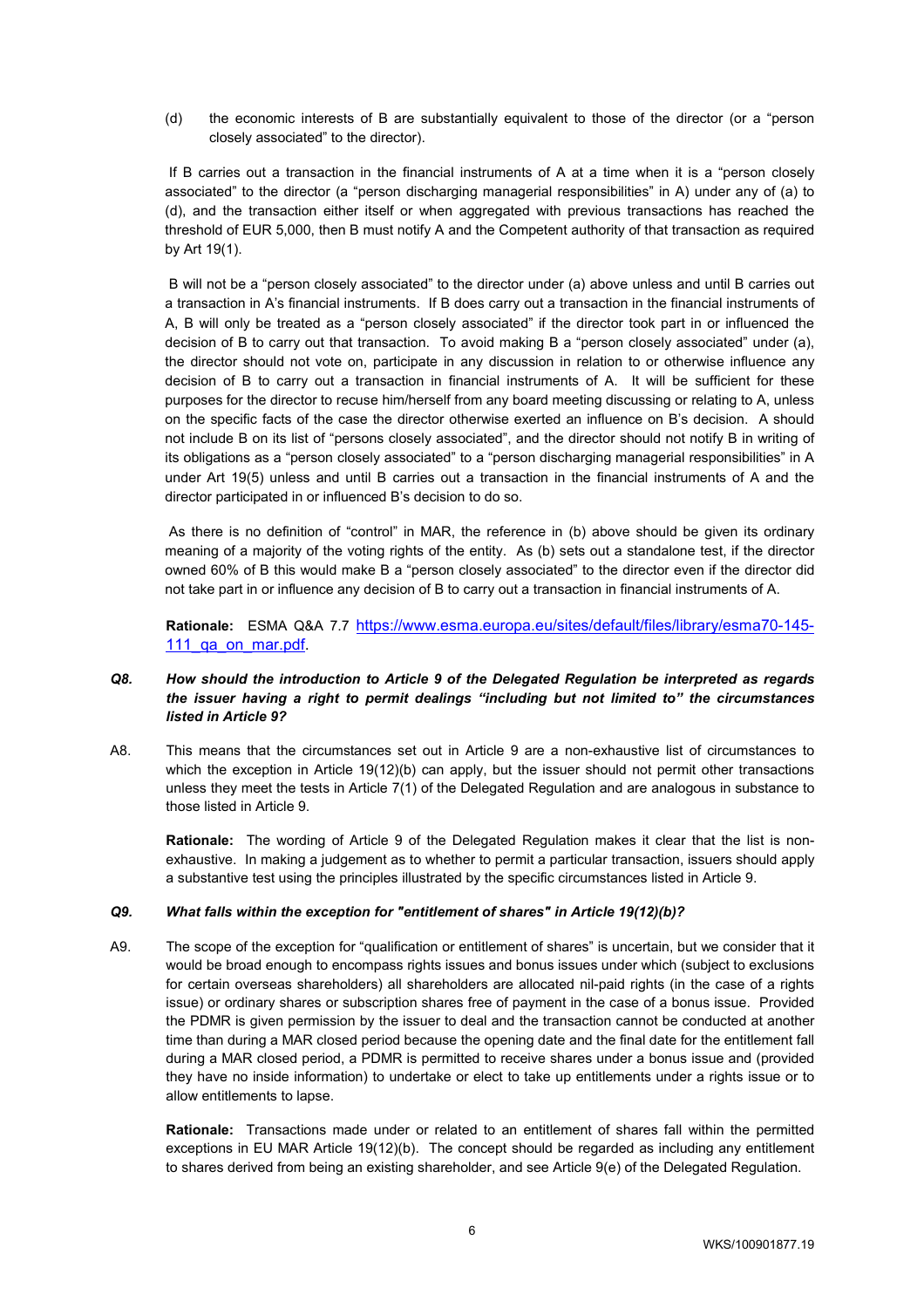### *Q10. Can a PDMR acquire shares under a share savings scheme or a dividend reinvestment plan during a MAR closed period?*

A10. Whether or not they are an employee of the issuer, if a PDMR enters into a share savings scheme or makes a standing election to reinvest dividends and other distributions received in the issuer's shares in each case outside a MAR closed period or prior to 3 July 2016 and has no inside information at that time, the PDMR can continue to acquire shares under the relevant scheme or election but must not cancel or amend his or her participation during a MAR closed period.

**Rationale**: The purpose of the prohibition in Article 19(11) is to prevent insider dealing by PDMRs. When the decision to trade (here the entry into the trading or savings scheme or dividend investment plan) is made outside the MAR closed period, the PDMR is not "trading" during the MAR closed period (see Recital (61) to the MAR). Therefore the only action taken by a PDMR takes place before the start of a closed period, there is no "conduct" by the PDMR during the closed period for the purposes of Article 19(11) and so the restriction will not apply even if the acquisition of shares occurs during a MAR closed period.

#### *Q11. Can a PDMR acquire or dispose of shares under a trading plan during a MAR closed period?*

- A11. The trading plan is a written plan entered into between the PDMR and an independent third party, which sets out a strategy for the acquisition and/or disposal of shares by the PDMR and either:
	- (a) specifies the amount of shares to be dealt in and the price at which and the date on which the shares are to be dealt in; or
	- (b) gives discretion to that independent third party to make trading decisions about the amount of shares to be dealt in and the price at which and the date on which the shares are to be dealt in; or
	- (c) includes a method for determining the amount of shares to be dealt in and the price at which and the date on which the shares are to be dealt in.

Provided that the trading plan is entered into prior to 3 July 2016 or outside a MAR closed period and the PDMR has no inside information at that time, the PDMR can continue to acquire or dispose of shares under the trading plan but must not cancel or amend their participation during a MAR closed period.

**Rationale:** The purpose of the prohibition in Article 19(11) is to prevent insider dealing by PDMRs. When the decision to trade (here the entry into the trading or savings scheme or dividend investment plan) is made outside the MAR closed period, the PDMR is not "trading" during the MAR closed period (see Recital (61) to the MAR). Therefore the only action taken by a PDMR takes place before the start of a closed period, there is no "conduct" by the PDMR during the closed period for the purposes of Article 19(11) and so the restriction will not apply even if the acquisition or sale of shares occurs during a MAR closed period.

- *Q12. If a PDMR has entered into an arrangement, outside a MAR closed period, to acquire shares on a monthly basis from salary (including under an HMRC tax-advantaged Share Incentive Plan), can the PDMR continue to acquire shares for the month in which the acquisition date falls within a closed period?*
- A12. Yes, as the purchase is pre-planned outside the MAR closed period.

**Rationale:** Implementation of transactions committed in advance of a MAR period are not transaction conducted by the PDMR during the closed period. (See Q3 and Q4 and ESMA Final Report paragraph 146). In addition the purchase falls within Article 9(d) of the Delegated Regulation (EU) 2016/522 and Article 7(1)(b) of the Delegated Regulation will be met (as the purchase is pre-planned and the PDMR's purchase must be made at the same time as purchases are made by all other participating employees).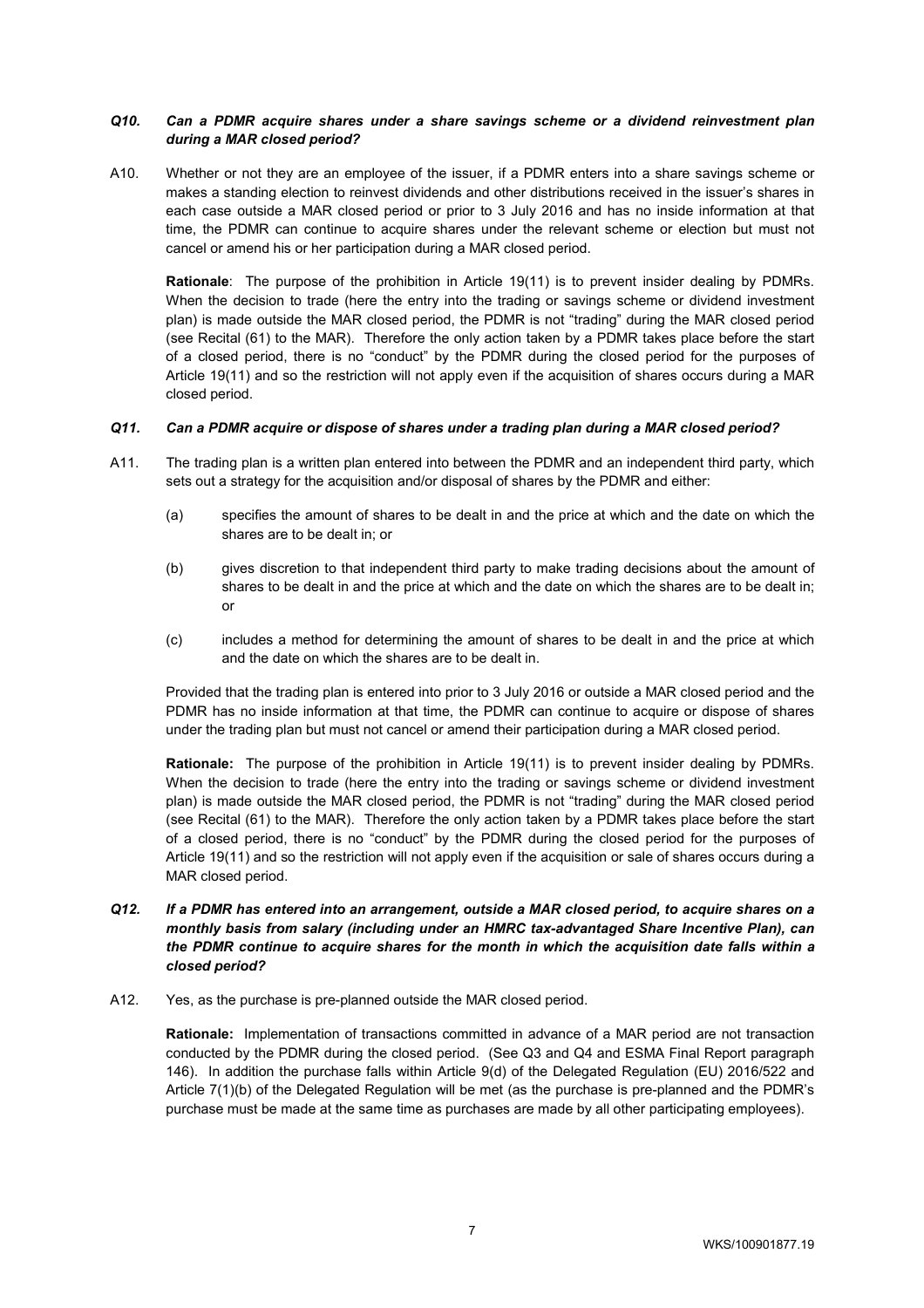- *Q13. Can a PDMR who is a non-executive director and has agreed, outside a closed period, to receive shares monthly in lieu of fees, or reinvest cash fees received in the acquisition of shares, receive or acquire shares in a closed period?*
- A13. Yes, so long as the receipt or acquisition of shares is an automatic event (i.e. there is no decision made, or discretion exercised, by the PDMR).

**Rationale:** Implementation of transactions committed in advance of a MAR period are not transactions conducted by the PDMR during the closed period. (See Q3 and Q4 and ESMA Final Report paragraph 146). In addition, this receipt or acquisition is permitted under Article 9(d) of the Delegated Regulation and Article 7(1)(b) of the Delegated Regulation will be met (as purchases/acquisitions are made on a pre-planned timetable). Although Article 9(d) refers to "an employee saving scheme" (and a nonexecutive director is not an employee), Article 9(d) must be read in the context of Article 19(12)(b) MAR which refers to an issuer being permitted to allow a PDMR to trade on its own account under "an employee share or savings scheme" (and this term is also used in Recital (24) of the Delegated Regulation).

## *Q14. Apart from the events specifically referred to in Article 10 of the Delegated Regulation (EU) 2016/523, should transactions be notified where the PDMR and their persons closely associated do not take any other action in relation to a transaction in financial instruments?*

A14. Only when the shares are transferred to the PDMR or their person(s) closely associated. For example the automatic vesting of a share award prior to the transfer of shares to the PDMR or dealings by the trustees of an employee benefit trust (EBT) (of which the PDMR or their person(s) closely associated is a beneficiary) for the benefit of all beneficiaries will not be notifiable until the shares are transferred to the PDMR.

**Rationale:** In addition to the events specifically referred to in Article 10 of the Delegated Regulation (EU) 2016/523 which are notifiable, transactions likely to be considered 'conducted on the PDMR's own account' and thus notifiable under Article 19(1) of the Market Abuse Regulation (EU) 596/2014 are transactions for which the PDMR has not given any instruction, consent or otherwise had any control over at any point before the shares are transferred to the PDMR. (*Note: References in A13 to PDMR include references to the persons closely associated with the PDMR*).

## *Q15. Can a PDMR transfer shares of the issuer following exercise of an option under an HMRC taxadvantaged SAYE option scheme (or equivalent scheme) or release of shares from an HMRC taxadvantaged Share Incentive Plan (SIP) (or equivalent plan) into a savings scheme investing in securities of the issuer during a MAR closed period?*

A15. Provided that (i) the transfer is for nil consideration, (ii) the PDMR does not possess inside information and (iii) the issuer is satisfied with the PDMR's explanation that the transaction cannot be conducted at another time, the issuer may permit the transfer. An example of this would be where shares are transferred within 90 days of coming out of a SAYE or SIP to an Individual Savings Account (ISA) with the same capital gains tax base cost.

**Rationale:** The transaction falls within Article 19(12)(b) and 9(e) and Article 7(1)(b) of the Delegated Regulation and see Recital (25) of the Delegated Regulation.

## *Q16. Is the cancellation or surrender of an option (or other right to acquire shares) awarded to a PDMR under an employee share scheme permitted during a MAR closed period?*

A16. An automatic cancellation (i.e. a lapse under the scheme rules) is permitted but a surrender by a PDMR is not. A surrender by the PDMR will be a transaction conducted by the PDMR and should not take place during a closed period, whether or not the PDMR receives any payment or other consideration for it.

**Rationale:** A cancellation automatically under the scheme rules is not trading by a PDMR and so is outside the scope of Article 19(11) (see Recital (61) of MAR and Recital (24) of the Delegated Regulation).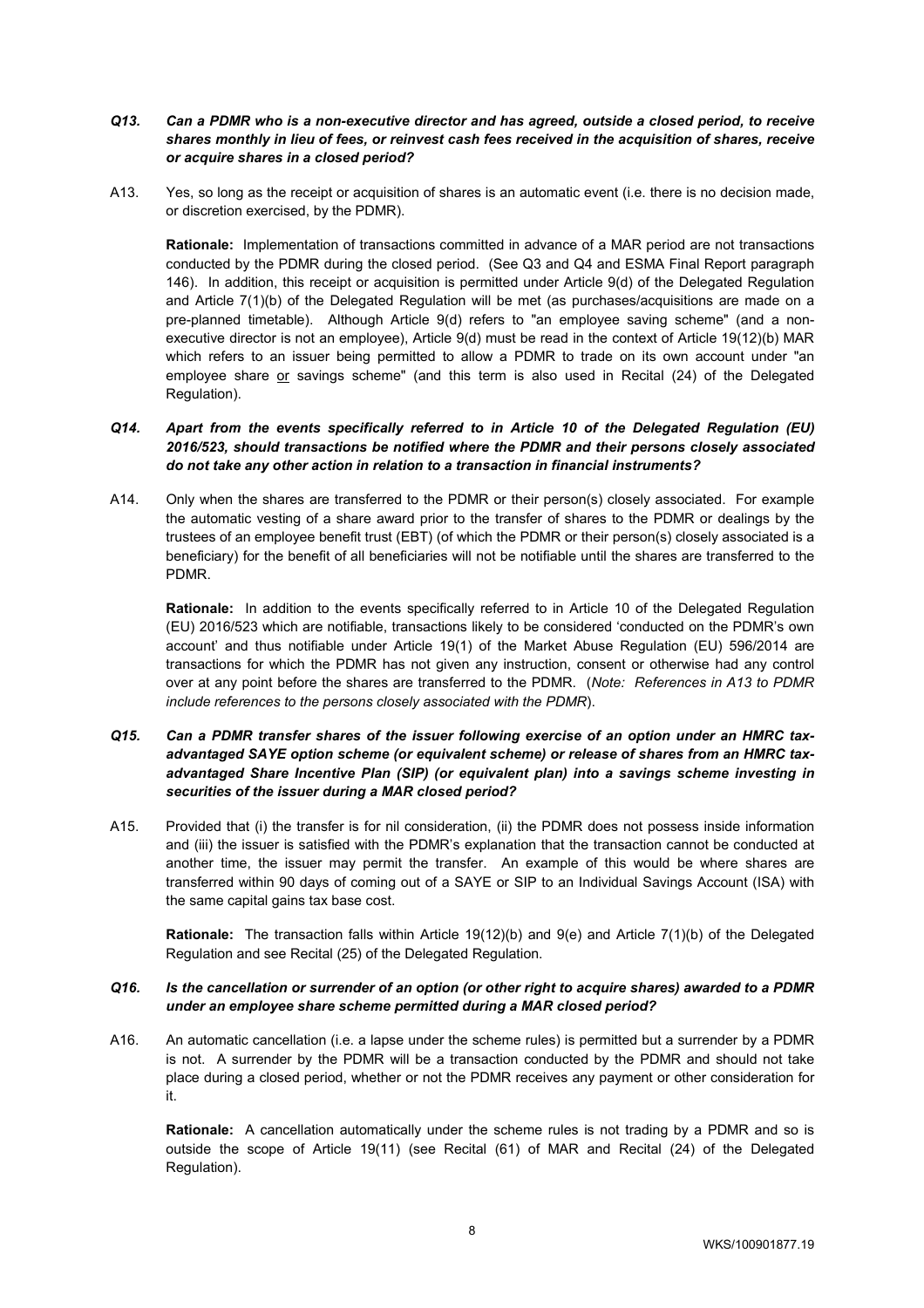### *Q17. I am one of three trustees whose investments include securities of a company of which I am a PDMR. Can the trust deal during a MAR closed period?*

A17. Yes if the decision to deal is taken by the other trustees or by investment managers on behalf of the trustees independently of you, that is without consultation with or other involvement of you.

**Rationale:** The trustee who is a PDMR is not participating in the decision for the trust to deal so the transaction is not conducted by the PDMR.

#### *Q18. What evidence (if any) does a PDMR have to provide when asking for permission to deal in a MAR closed period.*

A18. In general the PDMR must be able to demonstrate that the particular transaction cannot be executed at another moment in time than during the MAR closed period. Where the proposed dealing is in relation to (i) an employee share or saving scheme or (ii) qualification or entitlements of shares, it is not necessary for the PDMR to provide a reasoned written request (a clearance from the issuer is still required although a single clearance can be given at the outset of the arrangement given that the arrangement is implemented by the issuer).

**Rationale:** Article 7(1)(b) of the Commission Delegated Regulation (EU) 2016/522 applies to all transactions for which Article 19(12) is being relied on to provide an exemption for conducting a transaction during a closed period, and not just to exceptional circumstances. Article 7(2) of the Delegated Regulation only applies to Article 19(12)(a)) and paragraph 156 of ESMA's Final Report provides that an issuer can permit dealings under Article 19(12(b) without requiring a case-by-case assessment.

## *Q19. Must a PDMR or their PCA notify dealings by him in units or shares in a collective investment undertaking or portfolio of assets where the undertaking or portfolio invests in shares of the issuer in relation to which he or she is a PDMR?*

A19. If the collective investment undertaking or portfolio of assets is one in respect of which (i) the PDMR or PCA has ascertained that exposure to the shares or debt instruments of the issuer does not exceed 20% of the total assets held by that collective investment undertaking or portfolio of assets at the time of dealing or (ii) the PDMR or PCA does not know, and could not reasonably know, the percentage of total assets represented by the issuer's share or debt instruments and there is no reason for the PDMR to believe that the 20% limit is exceeded, the transactions in the issuer's shares by the collective investment undertaking or portfolio of assets are excluded from the obligation to notify transactions under Article 19(1).

**Rationale**: Article 19 (1a) of MAR as inserted by the Benchmark Regulation and see paragraphs 145- 146 ESMA Final Report.

## *Q20. Must a PDMR or PCA notify deals in the issuer's securities by a collective investment undertaking (such as UCITS, a NURS and an Alternative Investment Fund, including a quoted*  investment trust or company) or a portfolio of assets in which the PDMR or PCA holds units or *shares?*

A20. Transactions in shares or debt instruments or linked financial instruments by a collective investment undertaking in which the PDMR or PCA has invested do not need to be notified if the manager of the undertaking has full discretion and does not receive any instructions or suggestions on portfolio composition directly or indirectly from the investors in the collective investment undertaking.

**Rationale:** Article 19(7) of MAR as amended by the Benchmark Regulation.

- *Q21. Is an investment by a PDMR in a collective investment undertaking or portfolio of assets that is excluded from the notification obligations (by virtue of Article 19(1)(a) – as inserted by the Benchmark Regulation) prohibited during a MAR closed period?*
- A21. No.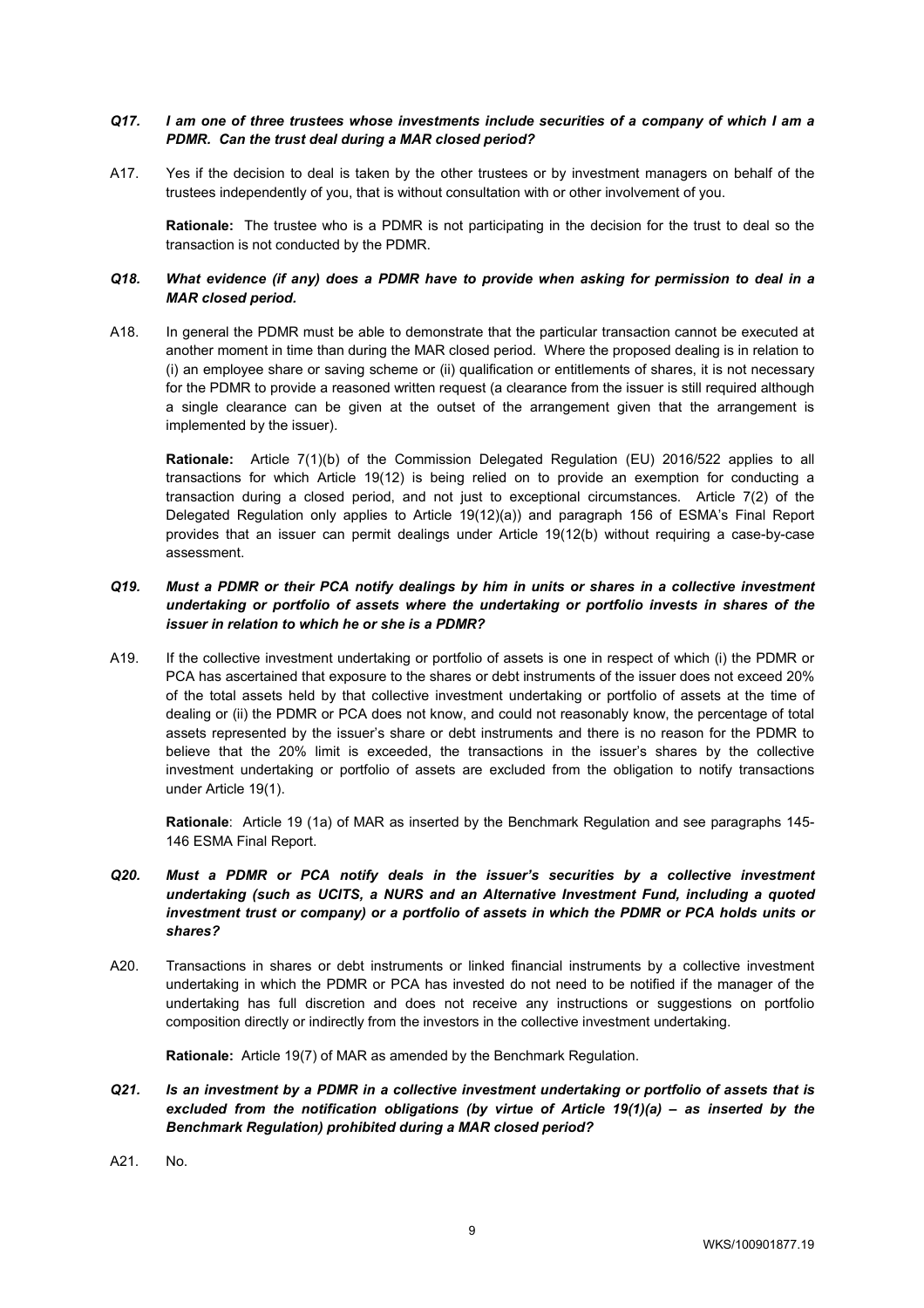**Rationale:** As noted above in Q3, there is no separate definition of "transaction" in Article 19(11) and therefore the provisions for the interpretation of "transaction" in Article 19(1) and 19(7) apply to Article 19(11). There is no policy reason why investments by a PDMR in funds/portfolios of assets that do not meet the threshold for notification should be subject to restrictions during a closed period. As noted above in Q3, transactions executed by the manager of such a collective investment undertaking on a fully discretionary basis would not be caught at all by the language of Article 19(11) as the PDMR is not itself conducting the transaction.

### *Q21A. How does Article 19 apply to issuers that have only debt financial instruments admitted to trading on an EU trading venue?*

*A21A.* Article 19 applies to PDMRs of debt issuers and their PCAs if the debt instruments are admitted to trading on an EU venue, but dealings by PDMRs and their PCAs in shares or other debt instruments of the debt issuer do not fall within the provisions in Article 19 unless those shares or other debt instruments are themselves traded on an EU venue or are "linked" financial instruments in relation to the traded debt.

Rationale: Article 19(4) states that Article 19 applies to issuers which have requested or approved admission of their financial instruments to trading on an EU trading venue (of the type set out in Article 19(4)). Therefore, the notification requirements and closed period restrictions in Article 19 apply to PDMRs and PCAs of debt issuers. (Equally, Articles 17 and 18 apply to debt issuers by virtue of Articles 17(1) and 18(7) respectively).

The obligation to disclose in Article 19(1) and the MAR closed periods in Article 19(11) apply to transactions in "the shares or debt instruments of that issuer" or "derivatives or other financial instruments linked thereto".

The scope of MAR as set out in Article 2(1) means that the reference to "shares or debt instruments" in Article 19 (1) and (11) only applies to (i) shares or debt instruments which are traded in the EU and therefore fall within paragraphs (a),(b) or (c) of Article 2(1); and (ii) derivatives or other financial instruments "linked" to the shares or debt instruments which are traded in the EU. Therefore dealings by PDMRs and PCAs of debt issuers in shares or other debt instruments of that issuer will not need to be disclosed unless those shares or other debt instruments are themselves admitted to trading on an EU venue or they are derivatives or "linked" financial instruments in relation to the shares or debt instruments of that issuer which are traded on an EU venue. If shares or other debt instruments of another entity in the same group as the issuer are admitted to trading on an EU trading venue, then they are not shares or debt instruments of the "issuer" and therefore would only fall within the Article 19 provisions if they fall within the concept of a "linked" financial instrument.

The closed periods in Article 19(11) are the periods of 30 days prior to an interim financial report or yearend required by the rules of (a) "the trading venue where the issuer's shares are admitted to trading" or (b) national law. The reference to a trading venue where the issuer's shares are admitted to trading should be regarded as applying to an EEA trading venue only, because MAR Article 3(10) defines "trading venue" as "a trading venue as defined in point (24) of Article 4(1) of Directive 2014/65/EU" (that is MIFID II). If the issuer's shares are not admitted to trading on any EEA trading venue then only the reference to national law in paragraph (b) is relevant.

#### *Q22. Can the manager of a collective investment undertaking or portfolio of assets in which a PDMR is invested deal during the MAR closed period?*

A22. Yes, provided that the conditions set out in the answer to Q20 apply to that PDMR.

**Rationale:** This is not a transaction conducted by a PDMR.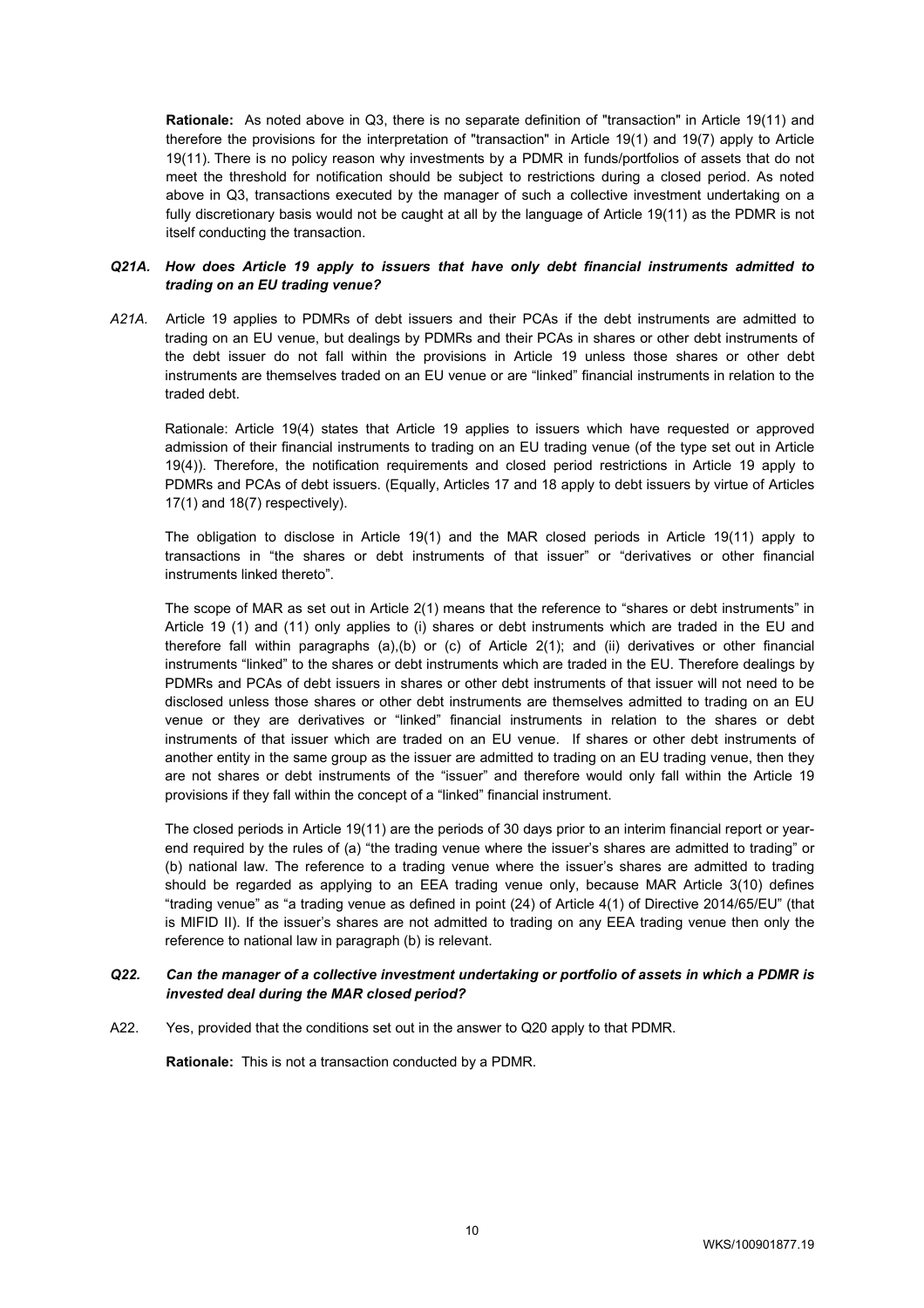#### *Share Buy-Backs (Article 5)*

## *Q23. Can an issuer operate a share buy-back programme which does not satisfy the conditions in Article 5 of EU MAR and the Level 2 Regulation?*

A23. Provided that an issuer has disclosed all inside information at the relevant time, and the share buy-backs are conducted in a way which does not otherwise mislead or manipulate the market, own share buybacks outside the Article 5 exemption will not constitute market abuse. Issuers may think it appropriate to observe the same restrictions on purchases of their own securities during MAR closed periods as applied under the Listing Rules in force prior to MAR implementation, that is by doing so under a timescheduled or independent broker-managed buy-back programme.

An investment company can purchase its own shares during a MAR closed period if it is satisfied that all inside information that the directors and the issuer may have has previously been notified to a RIS. In order to demonstrate this, investment companies should consider whether, prior to conducting any buybacks during a MAR closed period, they should follow the practice previously required under the Listing Rules of making a regulatory announcement at the start of the MAR closed period or, if later before conducting any share buy-backs, that the issuer is satisfied that all inside information has previously been notified.

**Rationale:** Recital (12) of EU MAR states that "trading in own shares in buy-back programmes… which would not benefit from the exemptions under this Regulation shall not of itself be deemed to constitute market abuse", so it is clear that the Article 5 exemption provides a safe harbour and is not prescriptive.

The safe harbour under Article 4 of the Level 2 Regulation does not apply to share buy-backs during a MAR closed period except where there is a time scheduled buy-back programme or it is lead managed by an investment firm or credit institution which makes its trading decisions independently of the issuer. This does not mean that share buy-backs cannot be undertaken during a MAR closed period outside the exemptions provided that the issuer does not have inside information and the share buy-back does not constitute market manipulation or mislead the market.

## *Q24. Is stake-building permitted (by Article 9(5)) provided the only inside information the bidder has is (i) its intention to bid and (ii) its intention to stake-build?*

A24. Yes. This falls within Article 9(5) which refers to "its own knowledge that it has decided to acquire ... financial instruments" and is wide enough to include both the intention to make a bid and the intention to acquire shares through stake-building.

**Rationale:** See also Recital (31) which provides that "Acting on the basis of one's own plans and strategies for trading should not be considered as using inside information".

The exclusion of stake-building from Article 9(4) does not impact the scope of Article 9(5).

## **Disclosure (Article 17)**

#### *Q25. What must an issuer do to comply with the Implementing Technical Standards (ITS) for public disclosure of inside information?*

A25. Where an announcement (for example an announcement about a transaction), includes some items that are inside information, even if it includes other information that is not, it is sufficient to include a general reference such as "This announcement contains inside information". Where the announcement covers a number of clearly different matters that could have been the subject of separate announcements it would be appropriate to distinguish between those matters that include inside information and those that do not. However, it is important that inside information within the announcement is not concealed (ie buried in with large amounts of non-inside information).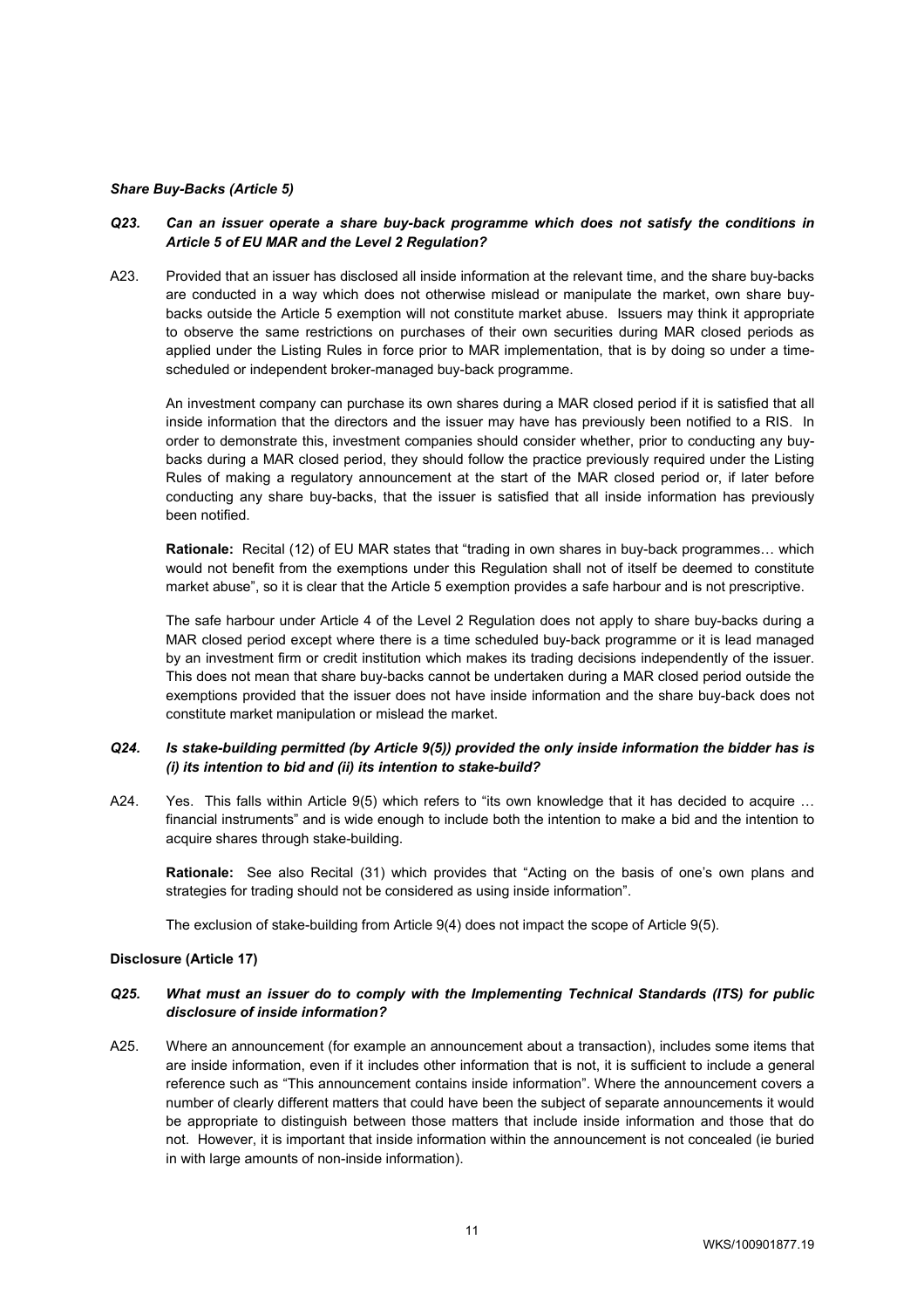**Rationale:** Article 1(b)(i) of the draft ITS requires that communications clearly identify that the information communicated is inside information. We consider that the general reference we have proposed will be sufficient to ensure investors are aware that the announcement contains inside information and to require greater specificity would be disproportionate.

## *Q26. In an announcement containing inside information who should be identified as the person making the notification?*

- A26. The individual who manages the release of the announcement (for example the company secretary) should be named.
- **Rationale:** We consider this approach to be appropriate because it provides potentially useful contact information.

### *Q27. How may an issuer comply with the requirement for inside information to be located "in an easily identifiable section of the [issuer's] website"?*

A27. Issuers can post announcements of inside information on the section of their website that contains all regulatory announcements and do not need to establish a separate section, only containing announcements which include inside information.

**Rationale:** This is consistent with paragraphs 220 and 221 of the ESMA Final Report.

#### *Q28. How should an issuer notify inside information when an RIS is not open for business?*

A28. Following DTR 1.3.6G will ensure that DTR 6.3.4R is complied with when a RIS is not open, although this may not be appropriate when an issuer also has securities traded on venues in other jurisdictions

**Rationale:** Article 17(1) requires issuers to make inside information public as soon as possible and states that the issuer "shall ensure that the inside information is made public in a manner which enables fast access and complete, correct and timely assessment of the information by the public and where applicable, in the officially appointed mechanism referred to in Article 21 of Directive 2004/109/EC of the European Parliament and the Council". Article 2 of the ITS on publication of inside information further states that inside information must be disseminated to as wide a public as possible, free of charge simultaneously throughout the Union.

DTR 1.3.6 previously stated that when inside information is required to be notified via an RIS at a time when the RIS is not open for business, the out of hours method of releasing inside information specified in DTR 1.3.6 "must" be used. The retained guidance in DTR 1.3.6 from 3 July states that the out of hours methods "may" be used when the RIS is not open for business. This means that issuers can satisfy their obligation to make inside information public as soon as possible under Article 17 by using the out of hours methods set out in DTR 1.3.6 although this may not be appropriate when an issuer also has securities traded on venues in other jurisdictions. Issuers could instead wait for the RIS to open for business, but in that case an issuer would need to consider by reference to the individual circumstances (including whether or not the securities are traded on another venue which will be open for business before the RIS opens and how long it is before the RIS opens) whether waiting for the opening of the RIS would reasonably be regarded as making the information public as soon as possible.

#### **Insider Lists (Article 18)**

#### *Q29. Which individuals should be included on insider lists for advisers to issuers?*

- A29. For advisers to issuers, staff need only be included on the insider lists if they meet two tests:
	- performing tasks through which they have access to inside information on the issuer; and
	- they are acting on behalf of or for the account of the issuer.

It is the deal teams and client-facing staff who generally should be included on the list, if they have access to inside information. Secretarial staff and other support staff who have access should also be included (although individuals with the ability to access IT systems but whose duties do not require them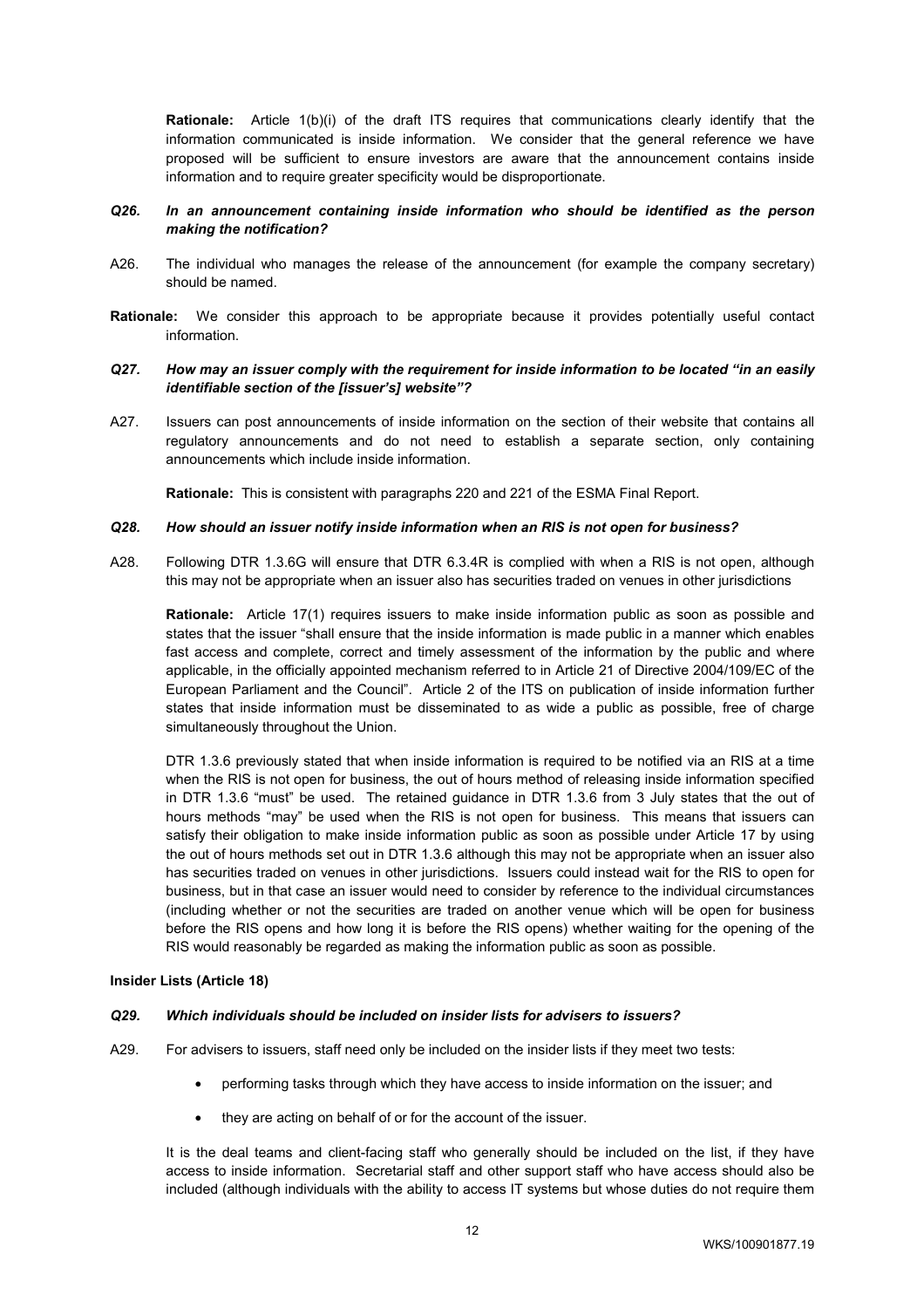to access inside information do not need to be included unless they actually have accessed it). Senior management who receive management information or sit on review committees even if they are not involved in the transaction must be included.

**Rationale:** This test is substantially the same as under the Market Abuse Directive and see Market Watch 24 and CESR quidance.

- *Q30. How do issuers and their advisers complete the national identification number column in the Insider List templates in respect of British and other nationals who do not have national identification numbers?*
- A30. For UK nationals this can be left blank, as it is only required to be completed "if applicable". For other nationals, who have a national identification number, that number should be included.

**Rationale:** UK citizens do not have national identification numbers so the requirement cannot apply.

#### *Investment Recommendations (Article 20)*

- *Q31. If a circular contains a voting recommendation by the board of an issuer, as required by the Listing Rules, does this constitute an "investment recommendation" for the purposes of Article 20 of EU MAR?*
- A31. A voting recommendation in the form required under the Listing Rules is not an "investment recommendation" or "information recommending or suggesting an investment strategy" for the purposes of EU MAR and so falls outside the requirements of Article 20.

**Rationale:** Communications between a Board and shareholders are subject to legal duties and responsibilities and are not within the scope of "persons other than those referred to in point (i) of Article 1(34)(ii). Also a decision to vote is not an "investment decision" for the purposes of Article 1(34)(ii). See also Q32.

## *Q32. Will the directors' recommendation of a takeover offer be treated as "an investment recommendation or other information recommending or suggesting an investment strategy" under Article 20?*

A32. No. Article 20 is not intended to capture directors' recommendations on a takeover, whether effected by way of a contractual offer or a scheme of arrangement. This is the same whether the consideration is cash or bidder shares, or includes a mix and match. Neither should the independent adviser's opinion to the target company board be treated as falling within Article 20.

**Rationale:** Such recommendations are made in the context of the specific relationship/duties existing between directors and shareholders and are subject to the specific regime and requirements set out in the Takeover Code. See also Q31.

# **PART B: TAKEOVERS**

## *Market soundings (Article 11)*

- *Q1. If the bidder and target negotiate the terms of an irrevocable undertaking to accept the offer/vote in favour of the scheme (as applicable) that is intended to be given by target directors, will those communications fall within the market soundings regime?*
- A1. No.

**Rationale:** The negotiation of the terms of the irrevocable undertaking involves communications between the bidder and target (represented by its directors) and not communications with a "person entitled to securities" of the target as referred to in Article 11(2). A bidder seeking a recommendation from a target board will approach the target board and put forward an indicative offer that is subject to a number of conditions. These will invariably include a requirement that those target directors who hold shares will give irrevocable undertakings to accept the offer/vote in favour of the scheme (as applicable).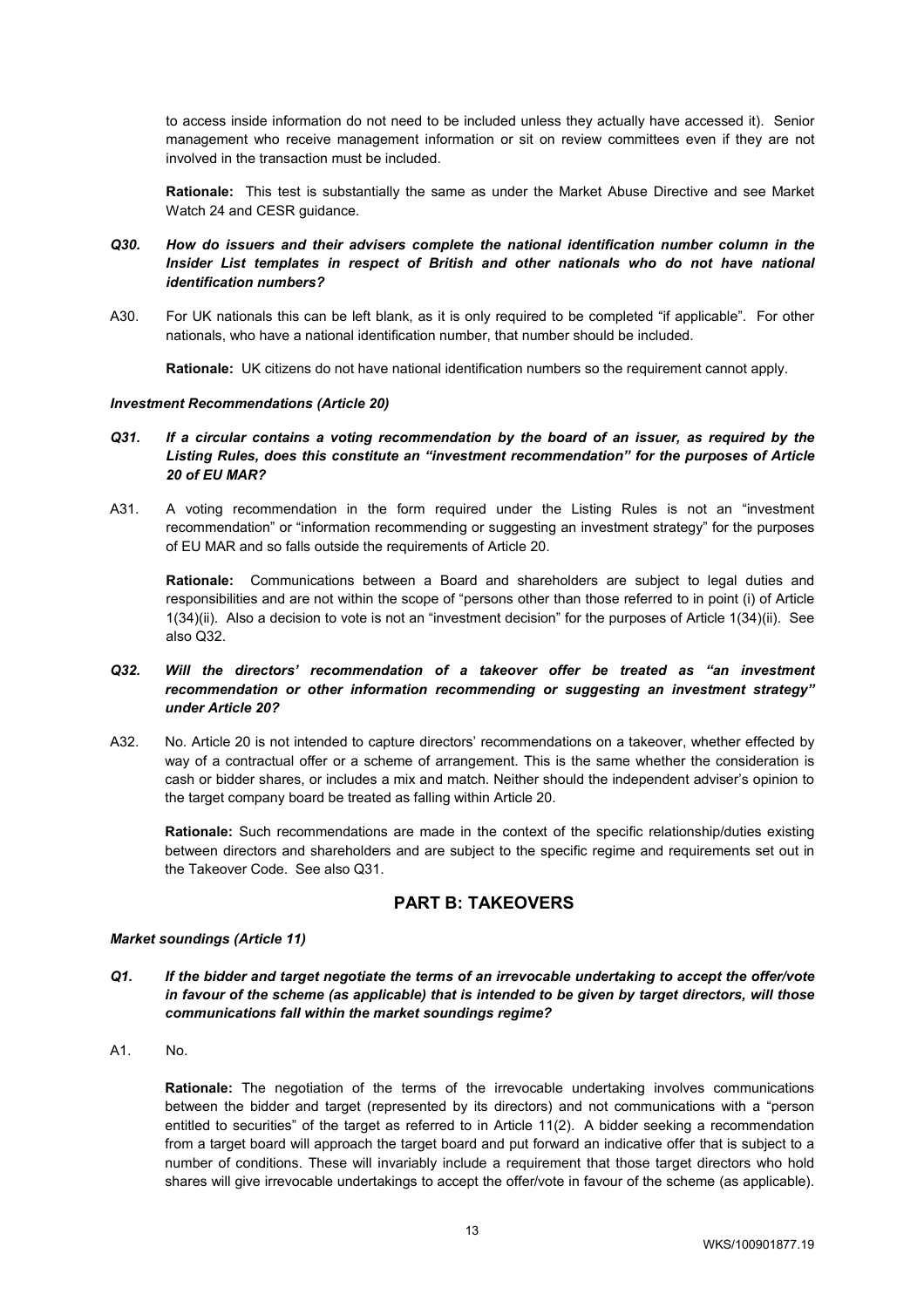If a recommendation is forthcoming, the target directors will agree to provide such undertakings. The approach to the target board is not made in order to ascertain the willingness of the directors to accept the offer/vote in favour of the scheme but in order to obtain a recommendation of the offer (and in considering whether to do so the directors are expected to consider the interests of the company and all its shareholders and not their own personal position). The fact that a decision to recommend will lead to an expectation that the directors will enter into irrevocable undertakings is a consequence and not an objective of the approach, which is not therefore a market sounding. If target board decides to recommend the offer, the terms of the irrevocable undertaking would then typically be negotiated and agreed as between the bidder and target and their respective legal advisers (see Q2 below), and, as noted, all the target directors would then be expected to enter into the agreed form of undertaking.

## *Q2. Where the terms of an irrevocable undertaking to accept the offer/vote in favour of the scheme (as applicable) intended to be given by target directors have been agreed between the bidder and target as outlined above, will the provision of the agreed form irrevocable to the target directors fall within the market soundings regime?*

## A2. No.

**Rationale:** This is merely an ancillary process relating to communications that have already taken place with the target directors (in their capacity as such) in connection with the proposed offer, including the negotiation of a form of irrevocable undertaking as between the bidder and target (as discussed above). In this context, the process (whether conducted directly by the bidder or by the target company) of providing the final form of irrevocable undertaking to the target directors and gathering executed copies of the same does not involve the communication of inside information "necessary to enable the…[target directors]…to form an opinion on their willingness to offer their securities" as referred to in Article 11(2).

## *Q3. Will communications between the bidder and shareholders with a view to seeking irrevocable undertakings to accept the offer/vote in favour of the scheme (as applicable) from them fall within the market soundings regime?*

A3. Yes, if the shareholders are not target directors (who are covered in Q1 and Q2 above).

**Rationale:** These would fall within Article 11(2) as they would involve wall-crossing such shareholders and, as referred to in Article 11(2), communicating inside information to them which is "necessary to enable the...[shareholders]...to form an opinion on their willingness to offer their securities".

## *Q4. In Article 11(2), is a communication within the market soundings regime only if it is made by the bidder – i.e. given the lack of equivalent to Article 11(1)(d)?*

A4. No. References to the bidder in Article 11(2) should be read as including references to persons clearly acting as the bidder's agent/on its behalf (e.g. its financial adviser or broker).

**Rationale:** To read the provisions of Article 11(2) more restrictively would produce an anomalous result.

#### *Q5. Can market soundings be conducted other than in strict compliance with Article 11 and the Implementing Technical Standards?*

A5. Yes, non-compliance with the market sounding requirements (when a communication is within Article 11(1) or (2) and inside information is disclosed) does not automatically mean that the communication is unlawful or that the person making the communication is subject to sanctions simply on the basis of noncompliance. This is subject to the obligation under Article 11(3) which must be complied with in all cases (i.e. that the disclosing market participant must consider in advance whether the sounding will involve disclosure of inside information and make a written record of its conclusions and the reasons therefor).

**Rationale:** Recital (35) provides that "There should be no presumption that market participants who do not comply with this Regulation when conducting a market sounding have unlawfully disclosed inside information but they should not be able to take advantage of the exemption given to those who have complied with such provisions. The question whether they have infringed the prohibition against the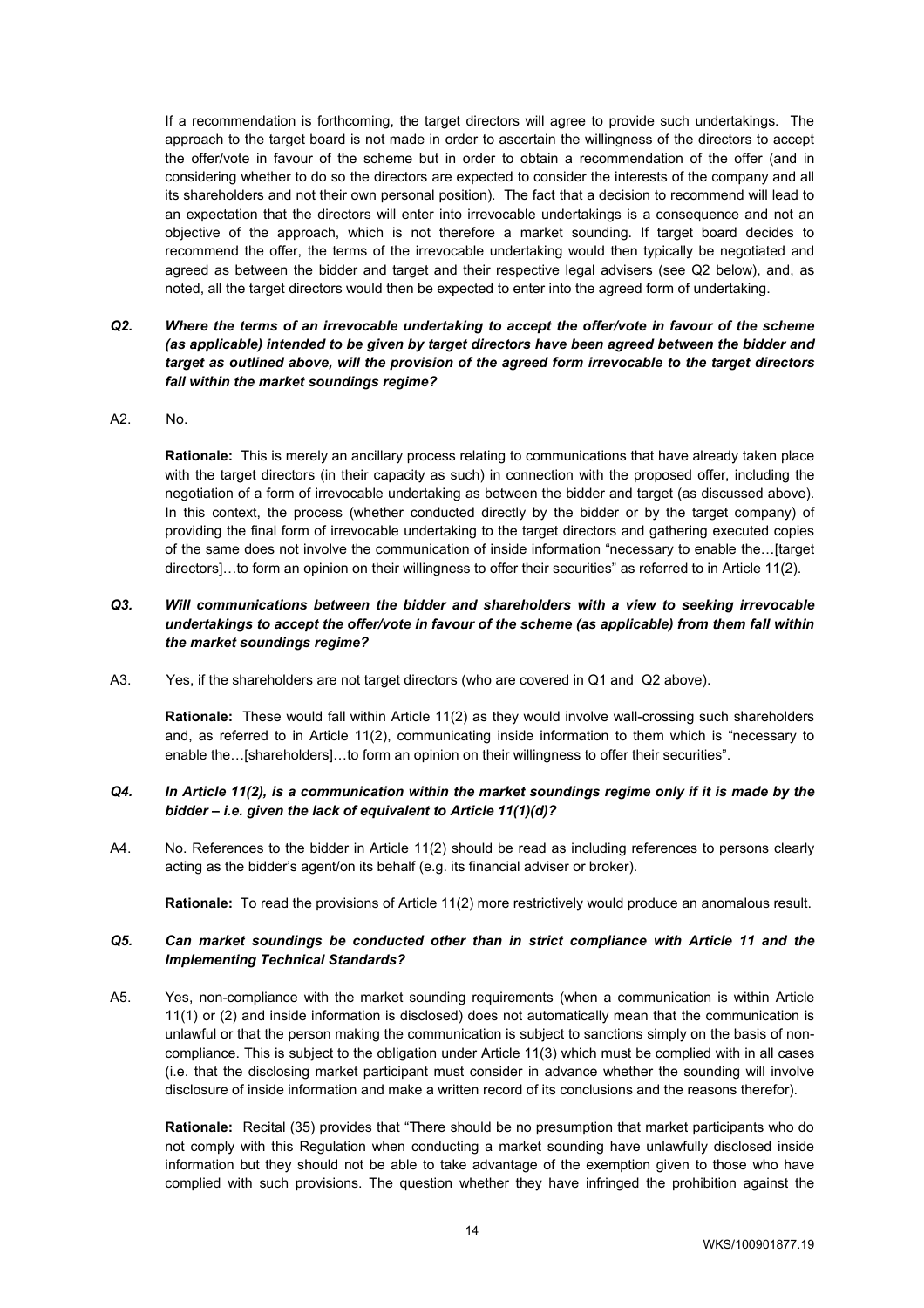unlawful disclosure of inside information should be analysed in light of all the relevant provisions of this Regulation…".

Article 11(4) states that "For the purposes of Article 10(1) [(unlawful disclosure)], disclosure of inside information made in the course of a market sounding shall be deemed to be made in the normal exercise of a person's employment, profession or duties where the disclosing market participant complies with paragraphs 3 and 5 of this Article" – i.e. compliance with the provisions of Article 11 is mandatory to fall within the safe harbour, but non-compliance does not automatically mean that there has been a breach of Article 10.

The fact that Article 30 (administrative sanctions) does not include reference to breach of Article 11 also lends weight to this analysis.

Article 11(3) imposes a stand-alone obligation that is not specifically limited to the safe harbour set out in Article 11(4).

#### **Stake-building on a takeover**

#### *Q6. Will due diligence information that amounts to inside information preclude stake-building preannouncement as a result of Article 9(4)?*

A6. Article 9(4) is expressed not to apply in relation to stake-building. Therefore bidders cannot rely on Article 9(4) to stake-build pre announcement when in possession of any inside information (other than knowledge of their own intention to bid/stake-build – see Q24 of Part A above). Bidders will need to consider/apply their judgment on a case by case basis as to whether stake-building is otherwise permitted. For stake-building post-announcement, see Q7 below.

## *Q7. Will due diligence information that amounts to inside information cease to be inside information once a bid is announced if the bid price is in excess of the price effect the inside information had been expected to have (i.e. if the impact of any inside information would be absorbed by the bid premium)?*

A7. It will be necessary to consider this issue/apply judgment on a case-by-case basis to determine whether in a particular instance the information has ceased to be inside information. Where a recommended bid has been announced it may well be possible for the bidder to come to the view that the information is no longer inside information including on the basis that its impact will have been absorbed by the recommended price.

Where a non-recommended or hostile bidder has inside information about the target, it may also be possible for the bidder to come to the view that the bid price it has announced effectively absorbs the impact of that inside information, but it may be harder to reach this conclusion than on a recommended deal. However, once the defence document has been published by the target board it would normally be the case that the information is no longer inside information. Shareholders are required to be given sufficient information and advice to enable them to reach a properly informed decision on an offer; no relevant information should be withheld from them.

#### **PDMR dealings (Article 19)**

#### *Q8. Where a PDMR has entered into an irrevocable undertaking outside a closed period, can they satisfy that irrevocable undertaking during a closed period?*

A8. Yes.

**Rationale:** The point at which the PDMR conducts the transaction is the point at which they enter into the irrevocable undertaking rather than the point at which they satisfy it. Provided it is entered into outside a closed period it can therefore be satisfied during a closed period (see Q3 and Q4 in Part A above).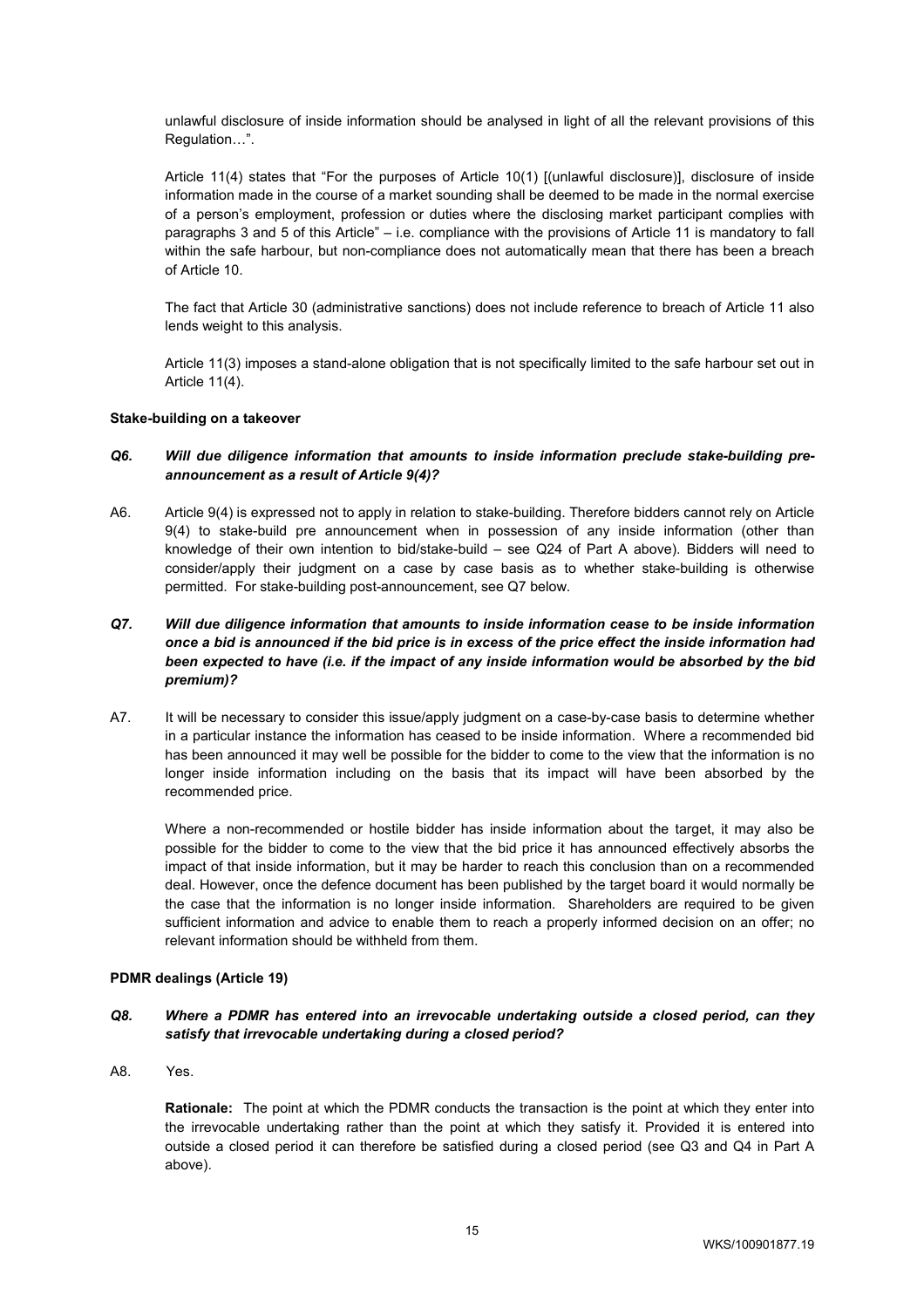It should also be noted that, where a bid is announced at the same time as interims/prelims are released, irrevocables that have been signed and held in escrow for release at the time of the bid being announced will not be treated as being dealings during the immediately preceding closed period as they only become effective upon release from escrow (at which point the closed period has ended).

## *Q9. During a closed period under Article 19(11) can a PDMR vote in favour of/enter into an irrevocable undertaking to vote in favour of a takeover conducted by way of scheme of arrangement?*

A9. Yes. Note, however, that where an irrevocable undertaking on a scheme includes an obligation to accept a contractual offer if the transaction structure is switched by the bidder, entering into the irrevocable undertaking should be treated in the same way as entering into an irrevocable undertaking in respect of a contractual offer (see Q10 below).

**Rationale:** This does not involve the PDMR conducting a transaction within Article 19, but rather involves them voting/giving an undertaking to vote their shares in favour of the scheme of arrangement. In addition, the transfer of shares on completion of a scheme of arrangement by order of Court would not be restricted during a closed period as it would take place automatically by operation of law rather than being a trading by the PDMR (see Recital (61) to MAR).

## *Q10. During a closed period under Article 19(11) can a PDMR accept/enter into an irrevocable undertaking to accept a contractual takeover?*

A10. Unless an exemption applies, no.

**Rationale:** This involves the PDMR conducting a transaction within Article 19 (subject to Q9 above (i) where an acceptance is made during a closed period pursuant to an irrevocable undertaking which was entered into prior to commencement of the closed period or (ii) where an irrevocable is released from escrow at the point of announcement in the case of a bid which is announced at the same time as interims/prelims are released).

## *Q11. Do any of the matters referred to in Q9 or Q10, whether they occur within (if permitted) or outside a closed period, need to be disclosed in accordance with Article 19(1)?*

A11.1 Voting in favour of/entering into an irrevocable undertaking to vote in favour of a scheme does not need to be notified under Article 19(1).

**Rationale:** This does not involve a transaction being conducted on the account of the PDMR. In addition, no notification would be required in relation to the transfer of shares on completion of a scheme of arrangement by order of Court as the target company would be delisted upon the scheme becoming effective.

A11.2 Entering into an irrevocable undertaking to accept a contractual offer does not need to be notified under Article 19(1). Accepting a contractual offer (whether pursuant to an irrevocable undertaking or otherwise) does not need to be notified until the offer becomes wholly unconditional.

**Rationale:** Pursuant to Article 10(2)(i) of Regulation (EU) 2016/522 conditional transactions need only be notified on occurrence of the conditions and actual execution of the transaction. Even when the irrevocable undertaking is satisfied by submission of an acceptance of the offer, that acceptance remains conditional until the offer becomes unconditional. Notification would not therefore be required under Article 19(1) until the offer became wholly unconditional. Acceptances made by PDMRs prior to the offer becoming wholly unconditional should be notified by them when the offer becomes wholly unconditional, and acceptances by PDMRs made after the offer has become wholly unconditional should be notified when made.

Note that, notwithstanding this analysis in respect of MAR, disclosure of irrevocable undertakings and acceptance/approval levels would need to be announced in accordance with any applicable takeover legislation/regulation.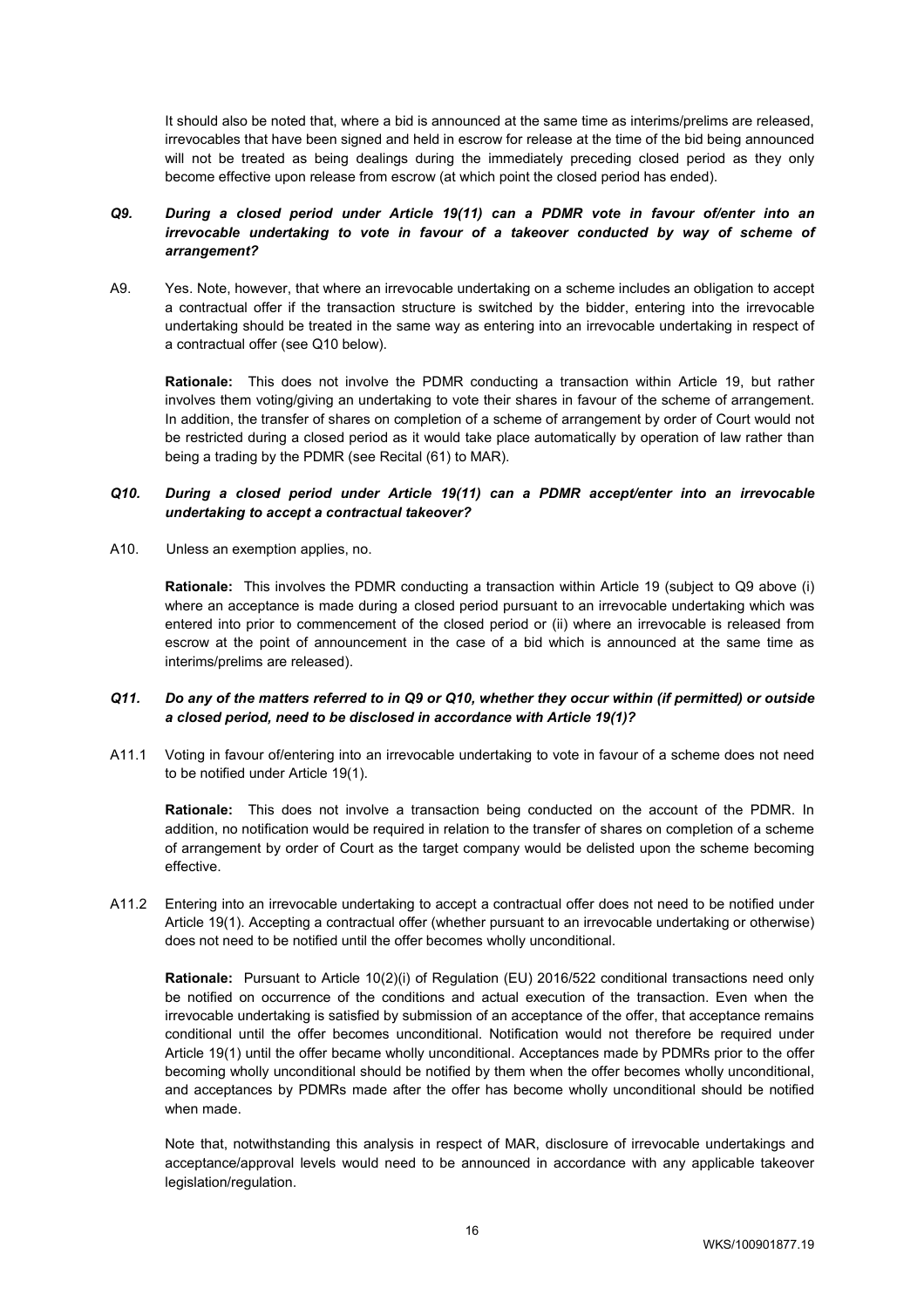# **PART C: CONTRACTUAL ARRANGEMENTS INVOLVING A SUBSCRIPTION FOR SHARES**

- **Q:** Where parties are negotiating contractual arrangements in relation to a transaction, and those arrangements involve a subscription of shares (e.g. an issue of consideration shares in connection with an acquisition, an undertaking to subscribe for shares under a firm placing or signing an irrevocable undertaking in connection with a takeover):
	- (d) is the issuer able to selectively disclose inside information to the counterpart(ies) in connection with such arrangements:
	- (e) if so, is the issuer able to delay disclosure of the inside information to the market, notwithstanding its disclosure to the counterpart(ies); and
	- (f) if so, is there a requirement for the inside information to be announced before the relevant contractual arrangements can be entered into with the counterpart(ies)?
	- **A(a)** Whilst the facts must be considered on a case-by-case basis, we would typically expect this to be permitted in accordance with Articles 10 and 14 of MAR.

**Rationale:** Article 10 provides that unlawful disclosure (in breach of Article 14) will arise where a person discloses inside information "*except where the disclosure is made in the normal exercise of an employment, a profession or duties*". The guidance in DTR 2.5.7(2) recognises that an issuer may be justified in making selective disclosure to certain types of recipient including (but not limited to) "*persons*  with whom the issuer is negotiating, or intends to negotiate, any commercial financial or investment *transaction (including prospective underwriters or placees of the financial instruments of the issuer)*". However, it makes clear that selective disclosure to any or all of these persons may not be justified in every circumstance where an issuer delays disclosure of inside information. The FCA indicated in CP 16/38 (paragraph 2.15) that it did not intend to amend these provisions as its view is that they are not impacted by the MAR Guidelines and confirmed this in PS 17/2. Whilst not constituting formal or binding guidance, in paragraph 76 of its Final Report on Draft technical standards on the Market Abuse Regulation (ESMA/2015/1455) ESMA also recognises (in the context of market soundings under Article 11) that information disclosed will generally be the information relating to the characteristics of the transaction in question but that it may also include "…*some other information not necessarily directly related to the possible transaction but providing important context to the transaction. For example general information about the issuer such as its financial standing could be useful*". This is expressed to be subject to the caveats that inside information about the financial standing of the issuer should have been made public unless delayed disclosure is justified and that disclosing market participants should avoid disclosing any unnecessary additional inside information. By way of example, where an issuer intends to conduct an equity fundraising to finance an acquisition, it would typically be considered justifiable to disclose the fact of the associated acquisition to potential subscribers and placees. Disclosure made in accordance with the market soundings regime will be deemed to be disclosure made in accordance with Article 10 of MAR (Article 11(5) and recital 35), although non-compliance with the market-soundings regime does not (of itself) necessarily mean that disclosure has not been made in the normal course of an employment, a profession or duties (see Q5 in Part B above*)*.

**A(b)** The facts must be considered on a case-by-case basis, but a delay in disclosure would be permitted provided each of the three conditions set out in Article 17(4) are met.

**Rationale:** Article 17(4) permits issuers to delay disclosure of inside information to the public provided that immediate disclosure is likely to prejudice the issuer's legitimate interests, delay is not likely to mislead the public and confidentiality can be maintained. The MAR Guidelines published by ESMA in relation to delayed disclosure (ESMA/2016/1478) set out a non-exhaustive indicative list of circumstances in which an issuer may have a legitimate interest in delaying disclosure that includes situations where the issuer is conducting negotiations and the outcome would be likely to be jeopardised by immediate public disclosure. Provided that all three conditions are met there is therefore no requirement for the fact that negotiations are taking place in relation to a potential transaction to be announced prior to contractual arrangements being entered into. Article 17(8) (which requires that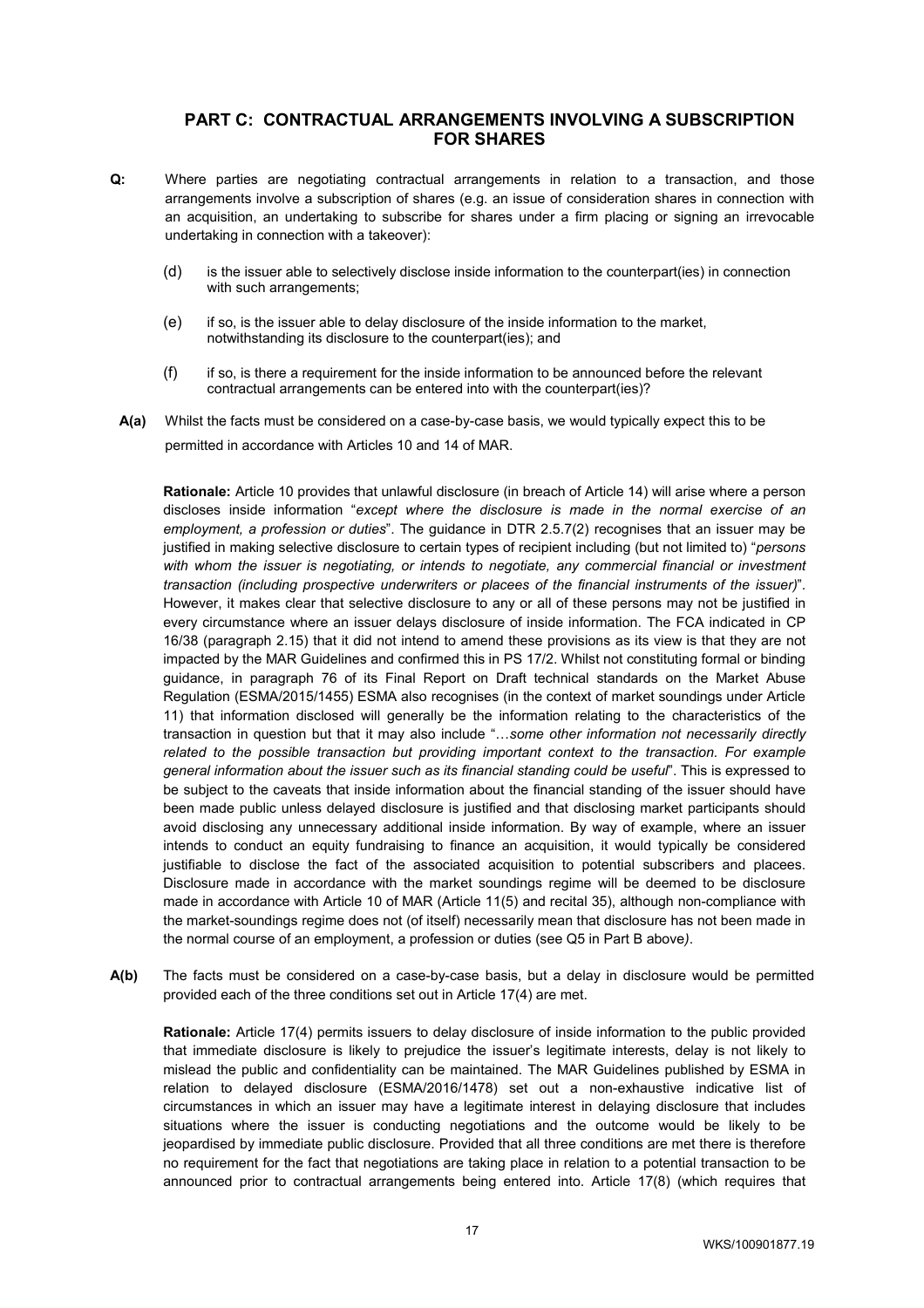where inside information is disclosed to third parties it must be simultaneously disclosed to the market) does not apply where the recipient owes a duty of confidentiality (whether such duty is based on a law, regulation, articles of association or contract).

**A(c)** Whilst the facts must be considered on a case-by-case basis, we would not typically expect disclosure to the market to be required before the relevant contractual arrangements can be entered into with the counterpart(ies).

**Rationale:** Recital 23 of MAR notes that "*the essential characteristic of insider dealing consists in an unfair advantage being obtained from inside information to the detriment of third parties…and, consequently, the undermining of the integrity of financial markets*" and consequently that the prohibition on inside dealing should apply where "*a person who is in possession of inside information takes unfair advantage of the benefit gained from that information by entering into market transactions in accordance with that information*".

Recital 24 of MAR provides that "*Where a legal or natural person in possession of inside information acquires or disposes of, or attempts to acquire or dispose of, for his own account or for the account of a third party, directly or indirectly, financial instruments to which that information relates, it should be implied that that person has used that information*" but that the question of whether a person has infringed the prohibition on insider dealing or has attempted to commit insider dealing "*should be analysed in the light of the purpose of this Regulation, which is to protect the integrity of the financial market and to enhance investor confidence, which is based, in turn, on the assurance that investors will be placed on an equal footing and protected from the misuse of inside information*."

Recitals 23 and 24 of MAR are consistent with the ECJ's judgment in *Spector Photo Group* regarding the insider dealing prohibition in the Market Abuse Directive (**MAD**), paragraph 61 of which includes language similar to Recital 24 of MAR but also goes on to note that "*Only usage which goes against that purpose constitutes prohibited insider dealing*". The judgment in *Spector Photo Group* also refers in a number of places specifically to "market transactions" – for examples paragraphs 48, 49 and 53 which refer to the Commission's proposal for the adoption of MAD being "…*to ensure equality between the contracting parties in stock-market transactions"* and *"based on the will to prohibit insiders from drawing an advantage from inside information by entering into market transactions to the detriment of other actors on the market who do not have access to such information*" and that "*…the prohibition on insider dealing applies where a primary insider who is in possession of inside information takes unfair advantage of the benefit gained from that information by entering into a market transaction in accordance with that information*". The judgment also notes that the insider dealing prohibition in MAD did not need to be interpreted in such a way that any primary insider who entered into a market transaction automatically fell within the prohibition on insider dealing and that, as pointed out by the UK and Italian governments, such an extensive interpretation would "*…entail the risk of extending the scope of that prohibition beyond what is appropriate and necessary to attain the goals pursued by [MAD]*" and could "*…, in practice, lead to the prohibition of certain market transactions which do not necessarily infringe the interests protected by [MAD]*" and that therefore it is "*necessary to distinguish 'uses of information' which are capable of infringing those interests from those which are not*" (paras 45 and 46).

Contracting with counterpart(ies) in the circumstances described in the Q should be distinguished as a use of information that does not infringe the interests protected by MAR. Structuring of transactions in this manner is consistent with market practice and does not constitute misuse of the inside information or undermine the integrity of the financial markets but rather is legitimate and useful to the proper and orderly functioning of the financial markets. There is equivalence of information as between the issuer and the counterpart(ies) and in this situation no unfair advantage is taken of the information by either party, as by its nature the entering into of the transaction is not to the detriment of other market participants who do not have access to the information and are not able to and do not directly or indirectly participate in the transaction which is not a "market" transaction. Whether this will be the case in other situations would need to be considered in the context of the interests protected by MAR.

Whilst all three issues must always be considered separately and on a case-by-case basis, as a more general point, given that (subject to the caveats summarised above) MAR provides a safe harbour to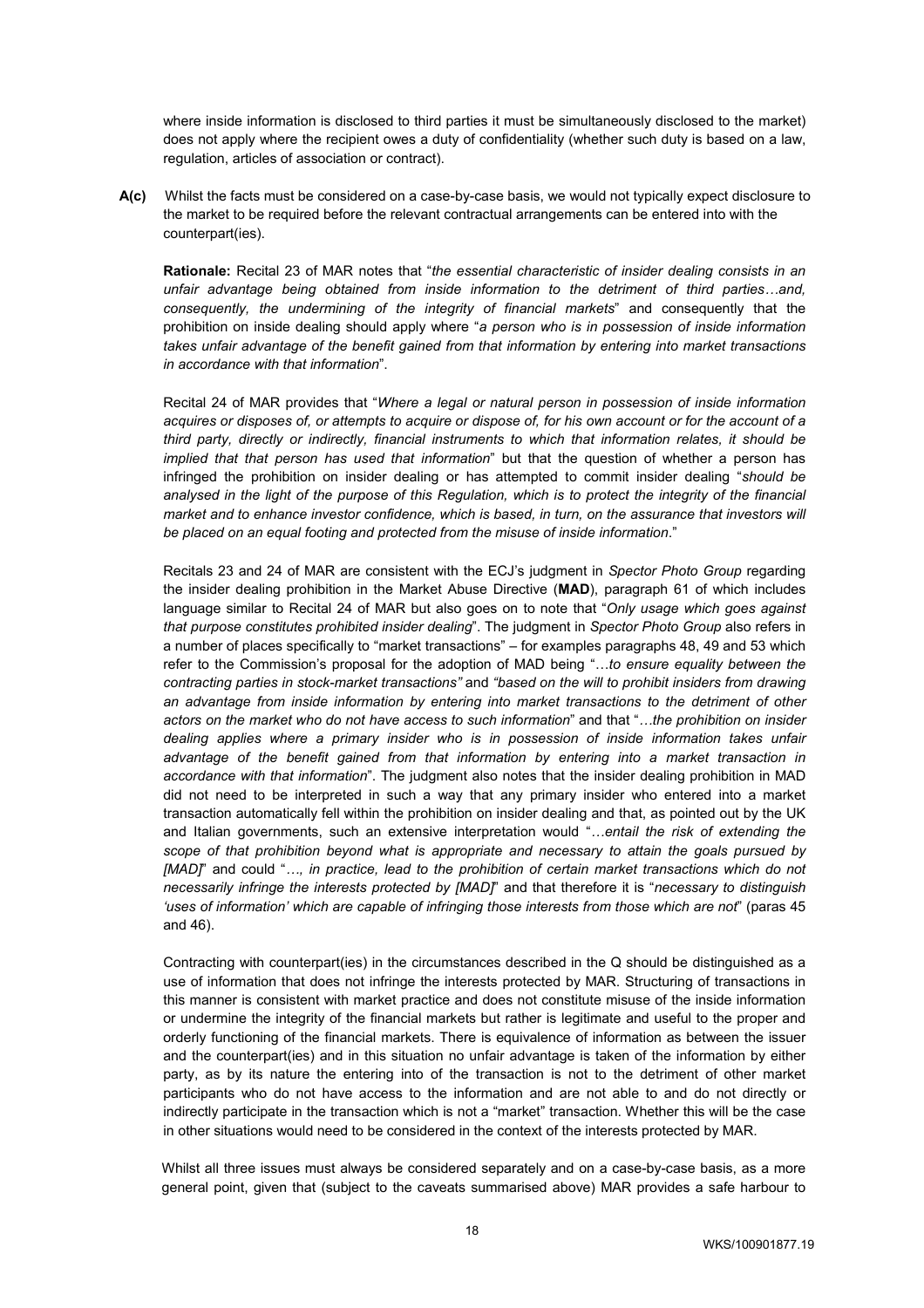allow disclosure of inside information to be delayed by issuers and also permits issuers to selectively disclose such information, it would be inconsistent to require issuers to announce the relevant information before they can contract with the counterpart(ies) simply because the transactions in question involve an issue of shares to the counterpart(ies). In this context, it should also be noted that Recital 32 to MAR states that market soundings are a "*highly valuable tool to…ensure deals run smoothly*" and Recital 33 refers to one of the purposes of market soundings as being "*to obtain a financial commitment to participate in the transaction*".

**30 October 2017**